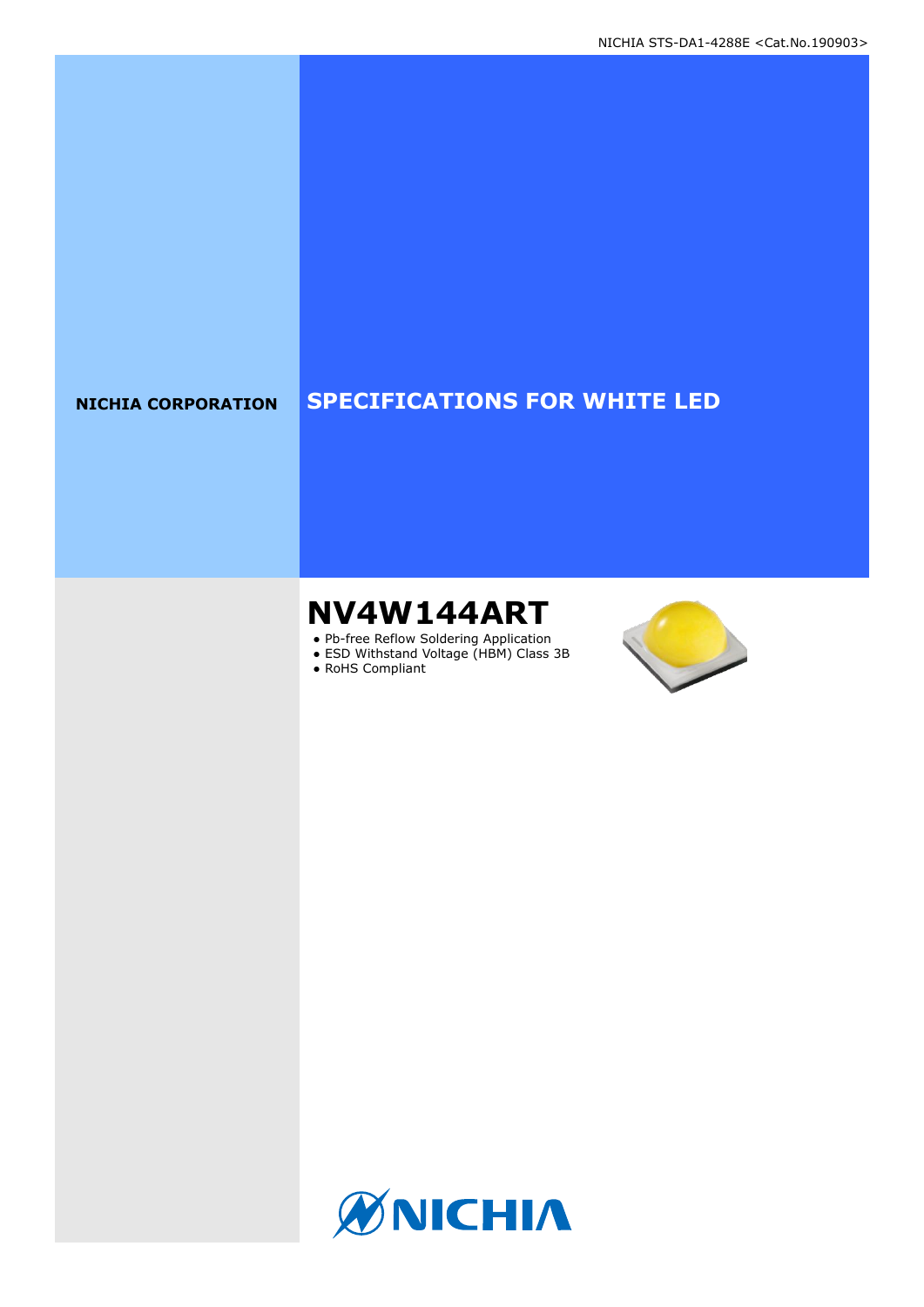### SPECIFICATIONS

#### (1) Absolute Maximum Ratings

| Item                               | Symbol                       | Absolute Maximum Rating | Unit |
|------------------------------------|------------------------------|-------------------------|------|
| <b>Forward Current</b>             | ${\rm I}_{{\rm F}}$          | 1500                    | mA   |
| <b>Pulse Forward Current</b>       | $\rm I_{FP}$                 | 2000                    | mA   |
| <b>ESD Withstand Voltage (HBM)</b> | V <sub>ESD</sub>             | 8                       | kV   |
| Allowable Reverse Current          | ${\rm I}_{{\sf R}}$          | 85                      | mA   |
| Power Dissipation                  | $P_D$                        | 19.2                    | W    |
| Operating Temperature              | ${\mathsf T}_{\textsf{oor}}$ | $-40 \sim 100$          | °C   |
| Storage Temperature                | $T_{\sf stq}$                | $-40 \sim 100$          | °C   |
| Junction Temperature               |                              | 150                     | ۰C   |

\* Absolute Maximum Ratings at  $T_S = 25$ °C.

\*  $I_{FP}$  conditions with pulse width ≤10ms and duty cycle ≤10%.

\* HBM ESD Component Classification Level of the LEDs: Class 3B For more details, see ANSI/ESDA/JEDEC JS-001.

#### (2) Initial Electrical/Optical Characteristics

| Item                      |                                     | Symbol         | Condition      | <b>Typ</b> | <b>Max</b>               | <b>Unit</b>              |
|---------------------------|-------------------------------------|----------------|----------------|------------|--------------------------|--------------------------|
| Forward Voltage           |                                     | $V_F$          | $I_F = 700mA$  | 11.9       |                          | $\vee$                   |
|                           | Luminous Flux                       | $\Phi_{\rm v}$ | $I_F = 700$ mA | 1342       | $\overline{\phantom{a}}$ | Im                       |
|                           | Luminous Intensity                  | $I_{v}$        | $I_F = 700mA$  | 351        | $\overline{\phantom{a}}$ | cd                       |
| <b>R70</b>                | Color Rendering Index               | $R_a$          | $I_F = 700$ mA | 73         | $\overline{\phantom{a}}$ | $\overline{\phantom{0}}$ |
|                           | X                                   |                | $I_F = 700$ mA | 0.3447     | $\overline{\phantom{a}}$ |                          |
|                           | Chromaticity Coordinate<br>$\vee$   |                | $I_F = 700$ mA | 0.3553     | $\overline{\phantom{a}}$ |                          |
|                           | Luminous Flux                       | $\Phi_{\rm v}$ | $I_F = 700$ mA | 1202       |                          | Im                       |
|                           | Luminous Intensity                  | $I_{v}$        | $I_F = 700mA$  | 330        |                          | cd                       |
| R8000                     | Color Rendering Index               | $R_{a}$        | $I_F = 700$ mA | 83         | $\overline{\phantom{a}}$ |                          |
|                           | $\boldsymbol{\mathsf{x}}$           |                | $I_F = 700mA$  | 0.3447     | $\overline{\phantom{a}}$ |                          |
|                           | Chromaticity Coordinate<br>v        |                | $I_F = 700mA$  | 0.3553     |                          |                          |
|                           | Luminous Flux                       | $\Phi_{\rm v}$ | $I_F = 700mA$  | 1030       |                          | Im                       |
|                           | Luminous Intensity                  | $I_{v}$        | $I_F = 700mA$  | 278        | $\overline{\phantom{a}}$ | cd                       |
| R9050                     | Color Rendering Index               | $R_a$          | $I_F = 700mA$  | 93         |                          |                          |
|                           | $\boldsymbol{\mathsf{x}}$           |                | $I_F = 700$ mA | 0.3447     | $\blacksquare$           |                          |
|                           | <b>Chromaticity Coordinate</b><br>v |                | $I_F = 700mA$  | 0.3553     | $\overline{\phantom{a}}$ |                          |
|                           | Luminous Flux                       | $\Phi_{\rm v}$ | $I_F = 700$ mA | 970        | $\overline{\phantom{a}}$ | Im                       |
| R9080                     | Luminous Intensity                  | $I_{v}$        | $I_F = 700mA$  | 269        | $\overline{\phantom{a}}$ | cd                       |
|                           | Color Rendering Index               | $R_{a}$        | $I_F = 700$ mA | 93         | $\overline{\phantom{a}}$ |                          |
|                           | $\boldsymbol{\mathsf{x}}$           |                | $I_F = 700mA$  | 0.3307     | $\overline{\phantom{a}}$ |                          |
|                           | Chromaticity Coordinate<br>v        |                | $I_F = 700$ mA | 0.3434     | $\overline{\phantom{a}}$ |                          |
| <b>Thermal Resistance</b> |                                     | $R_{\theta}$   |                | 1.2        | 2.3                      | °C/W                     |

 $*$  Characteristics at T<sub>s</sub>=25°C.

\* Luminous Flux value as per CIE 127:2007 standard.

\* Chromaticity Coordinates as per CIE 1931 Chromaticity Chart.

 $*$  R<sub>0JS</sub> is the thermal resistance from the junction to the T<sub>S</sub> measurement point.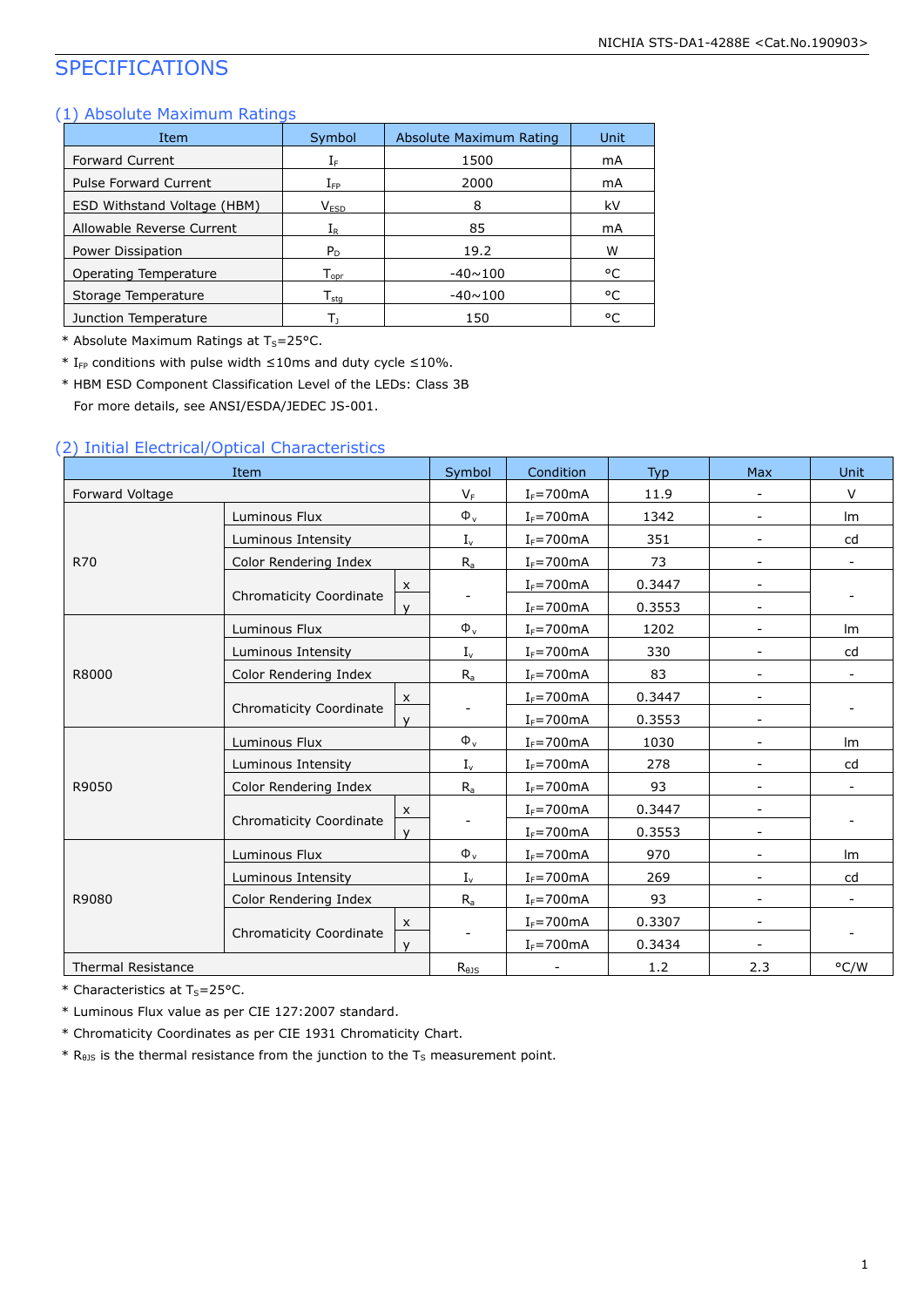## RANKS

| Item                  | Rank  |                | Min  | Max  | Unit |
|-----------------------|-------|----------------|------|------|------|
|                       | Mv9   |                | 12.0 | 12.8 |      |
| Forward Voltage       | Lv9   |                | 11.2 | 12.0 | V    |
|                       | E1300 |                | 1300 | 1400 |      |
|                       | E1200 |                | 1200 | 1300 |      |
|                       | E1100 |                | 1100 | 1200 |      |
| Luminous Flux         | E1000 |                | 1000 | 1100 | Im   |
|                       | E900  |                | 900  | 1000 |      |
|                       | E800  |                | 800  | 900  |      |
|                       | R70   | $R_{a}$        | 70   |      |      |
|                       |       | $R_a$          | 80   |      |      |
| Color Rendering Index | R8000 | R <sub>9</sub> | >0   |      |      |
|                       |       | $R_a$          | 90   |      |      |
|                       | R9050 | R <sub>9</sub> | 50   |      |      |
|                       |       | $R_a$          | 90   |      |      |
|                       | R9080 | R <sub>9</sub> | 80   |      |      |

#### Color Ranks

The color ranks have chromaticity ranges within 3-step MacAdam ellipse.

|   |          | Rank     | Rank     | Rank     |
|---|----------|----------|----------|----------|
|   | sm503    | sm563    | sm573    | sm653    |
| X | 0.3447   | 0.3307   | 0.3287   | 0.3123   |
|   | 0.3553   | 0.3434   | 0.3417   | 0.3282   |
| a | 0.003555 | 0.003144 | 0.003087 | 0.002709 |
| b | 0.008418 | 0.007851 | 0.007809 | 0.006561 |
| Φ | $-31.78$ | $-31.4$  | $-31.56$ | $-32.35$ |
|   |          | Rank     |          |          |

#### The color ranks have chromaticity ranges within 5-step MacAdam ellipse.

|                               |   | Rank     | Rank     | Rank     | Rank     |
|-------------------------------|---|----------|----------|----------|----------|
|                               |   | sm505    | sm565    | sm575    | sm655    |
|                               | x | 0.3447   | 0.3307   | 0.3287   | 0.3123   |
| Center Point                  |   | 0.3553   | 0.3434   | 0.3417   | 0.3282   |
| Minor Axis                    | a | 0.005925 | 0.005240 | 0.005145 | 0.004515 |
| Major Axis                    | b | 0.014030 | 0.013085 | 0.013015 | 0.010935 |
| <b>Ellipse Rotation Angle</b> | Φ | $-31.78$ | $-31.4$  | $-31.56$ | $-32.35$ |

#### The color ranks have chromaticity ranges within 7-step MacAdam ellipse.

|                               |   | Rank     | Rank     | Rank              | Rank     |
|-------------------------------|---|----------|----------|-------------------|----------|
|                               |   | sm507    | sm567    | sm <sub>577</sub> | sm657    |
|                               | x | 0.3447   | 0.3307   | 0.3287            | 0.3123   |
| Center Point                  |   | 0.3553   | 0.3434   | 0.3417            | 0.3282   |
| Minor Axis                    | a | 0.008295 | 0.007336 | 0.007203          | 0.006321 |
| Major Axis                    | b | 0.019642 | 0.018319 | 0.018221          | 0.015309 |
| <b>Ellipse Rotation Angle</b> | Φ | $-31.78$ | $-31.4$  | $-31.56$          | $-32.35$ |

 $*$  Ranking at T<sub>s</sub>=25°C.

\* Forward Voltage Tolerance: ±0.11V

\* Luminous Flux Tolerance: ±6%

- \* Color Rendering Index  $R_a$  Tolerance:  $\pm 2$
- \* Color Rendering Index  $R_9$  Tolerance:  $\pm 6.5$
- \* Chromaticity Coordinate Tolerance: ±0.004

\* LEDs from the above ranks will be shipped. The rank combination ratio per shipment will be decided by Nichia.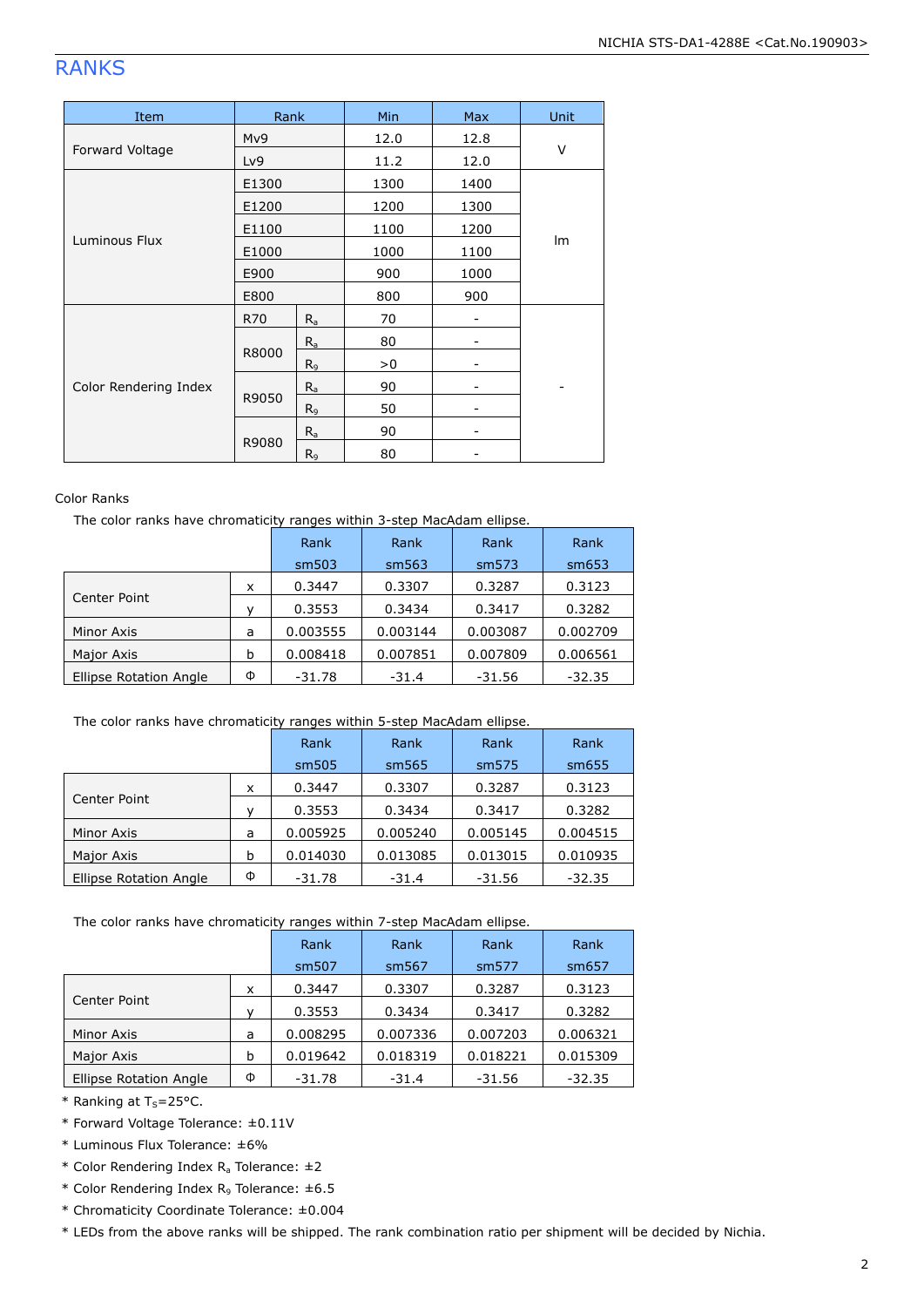| Luminous Flux Ranks by Color Rank, Color Rendering Index Rank |                             |      |      |       |       |       |       |
|---------------------------------------------------------------|-----------------------------|------|------|-------|-------|-------|-------|
|                                                               | Ranking by<br>Luminous Flux |      |      |       |       |       |       |
| Ranking by                                                    |                             | E800 | E900 | E1000 | E1100 | E1200 | E1300 |
| Color Coordinates,                                            |                             |      |      |       |       |       |       |
| Color Rendering Index                                         |                             |      |      |       |       |       |       |
|                                                               | R70                         |      |      |       |       |       |       |
| sm503,sm505,sm507,sm573,sm575,sm577                           | R8000                       |      |      |       |       |       |       |
|                                                               | R9050                       |      |      |       |       |       |       |
| sm563,sm565,sm567                                             | R9080                       |      |      |       |       |       |       |
|                                                               | <b>R70</b>                  |      |      |       |       |       |       |
| sm653,sm655,sm657                                             | R8000                       |      |      |       |       |       |       |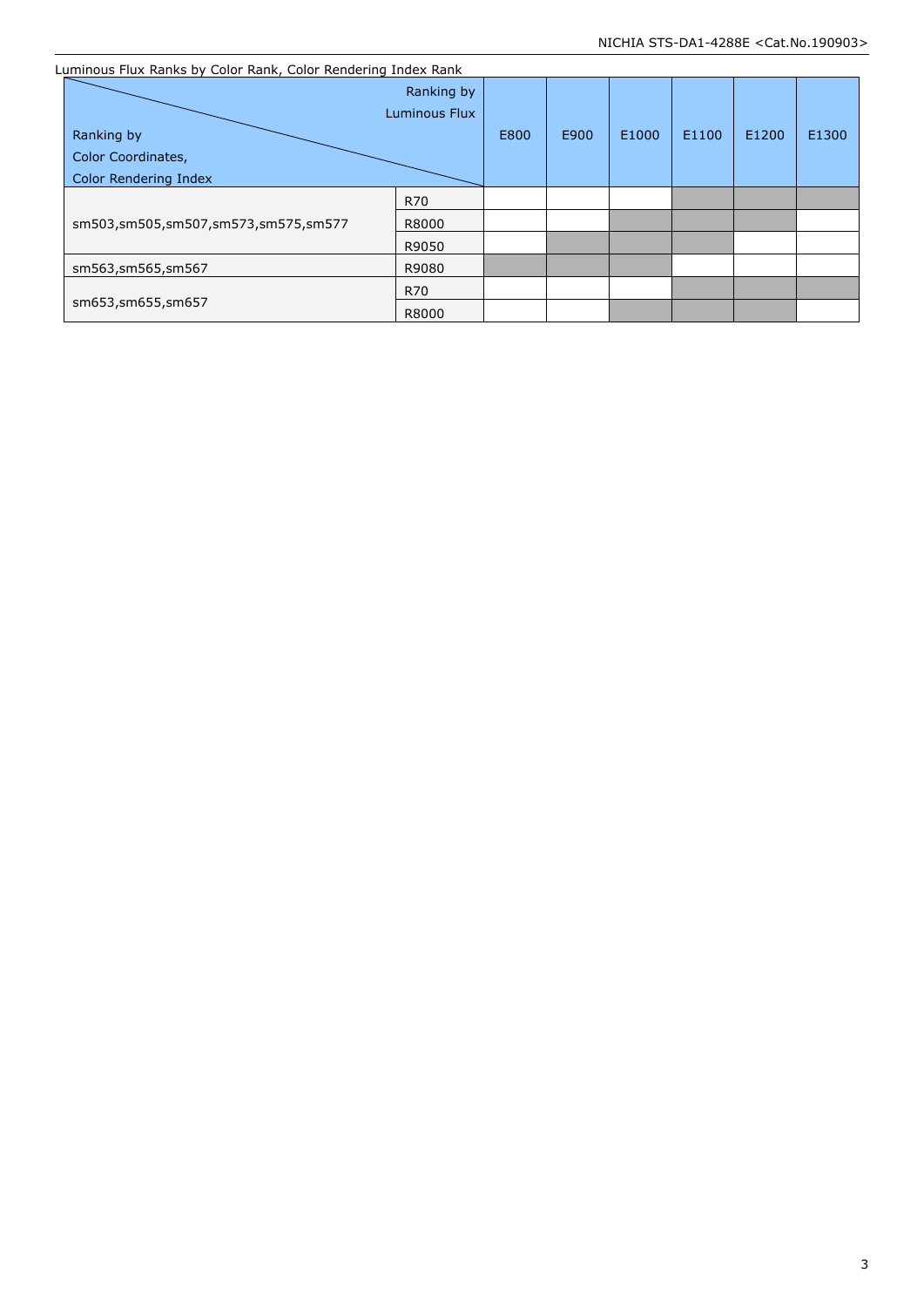### CHROMATICITY DIAGRAM

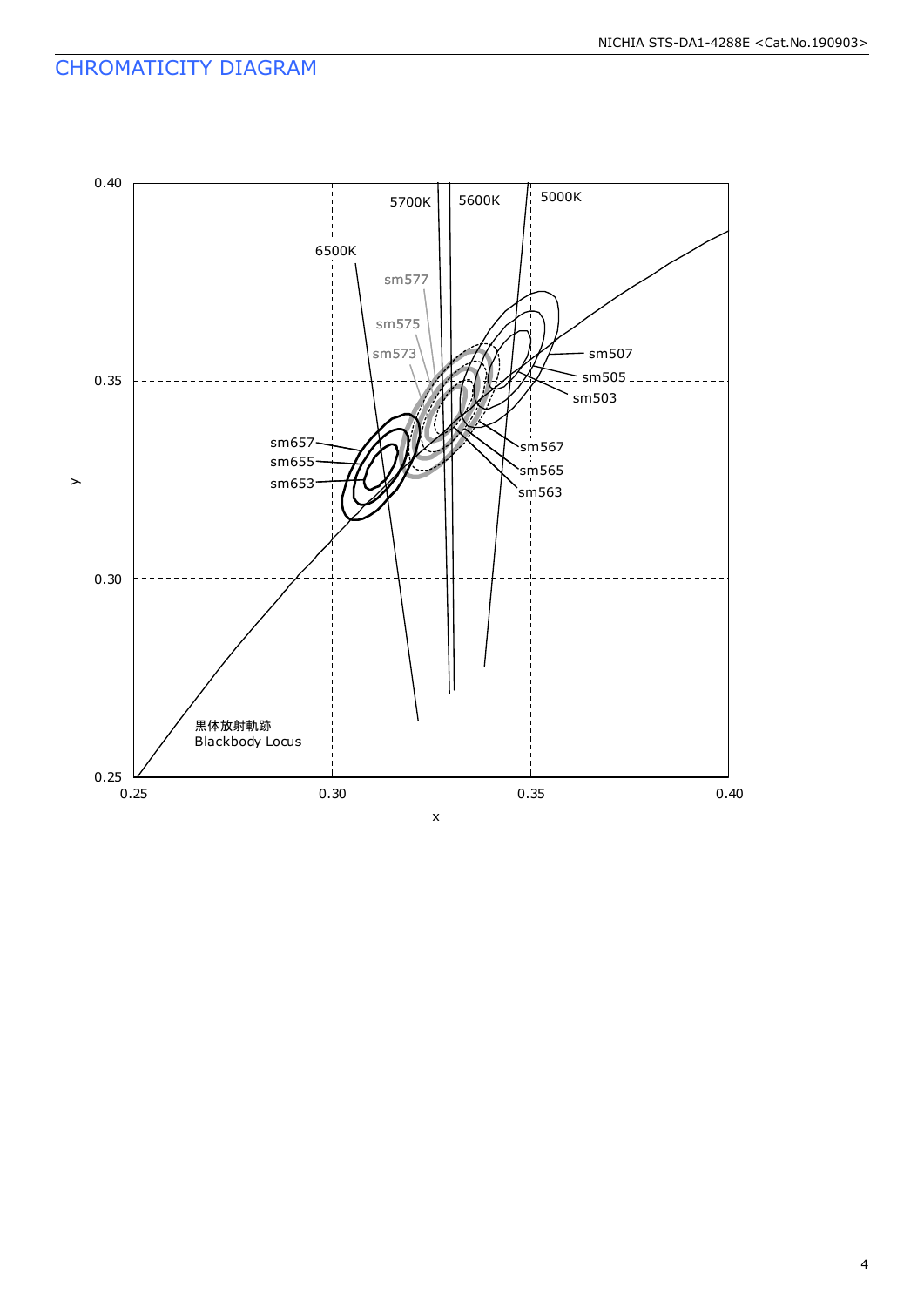### OUTLINE DIMENSIONS

NV4W144AR<br>管理番号 No. STS-DA7-9281A









1



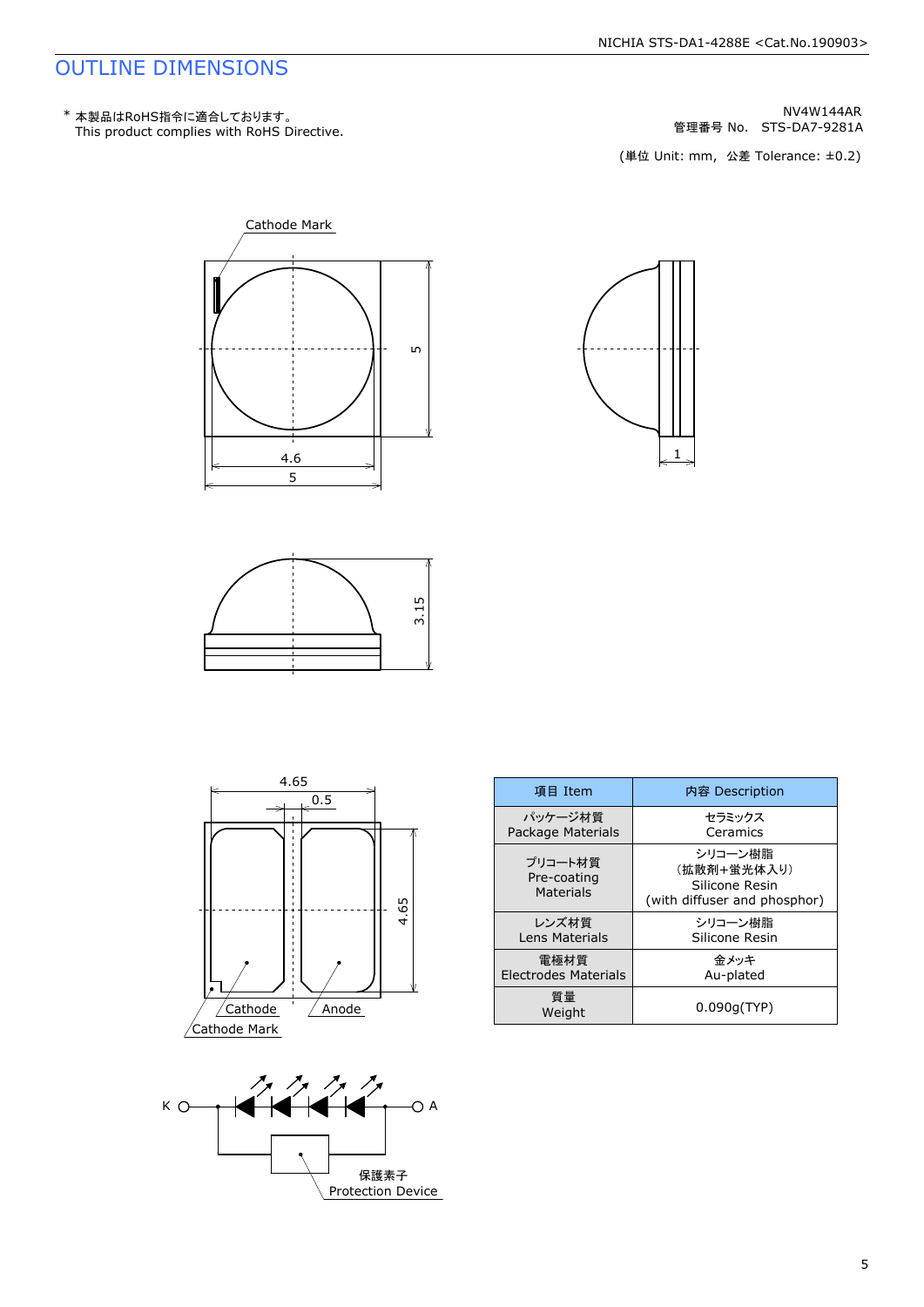### SOLDERING

• Recommended Reflow Soldering Condition(Lead-free Solder)



● Recommended Soldering Pad Pattern



- \* This LED is designed to be reflow soldered to a PCB. If dip soldered or hand soldered, Nichia will not guarantee its reliability.
- \* Reflow soldering must not be performed more than twice.
- \* When cooling the LEDs from the peak temperature a gradual cooling slope is recommended; do not cool the LEDs rapidly.
- \* During reflow soldering, the heat and atmosphere in the reflow oven may cause the optical characteristics to degrade. In particular, reflow soldering performed with an air atmosphere may have a greater negative effect on the optical characteristics than if a nitrogen atmosphere is used; Nichia recommends using a nitrogen reflow atmosphere.
- \* This LED uses a silicone resin for the lens and internal pre-coating resin; the silicone resin is soft. If pressure is applied to the lens, it may cause the lens to be damaged, chipped, and/or delaminated. If the resin is damaged, chipped, delaminated and/or deformed, it may cause the internal connection to fail causing a catastrophic failure (i.e. the LED not to illuminate) and/or reliability issues (e.g. the LED to corrode and/or to become dimmer, the color/directivity to change, etc.). Ensure that pressure is not applied to the lens.

 If an automatic pick and place machine is used for the LEDs, use a pick up nozzle that does not affect the lens. Recommended conditions:

Using a nozzle specifically designed for the LEDs is recommended (See the nozzle drawing below).

\* Ensure that the nozzle does not come in contact with the lens when it picks up an LED.

If this occurs, it may cause internal disconnection causing the LED not to illuminate.

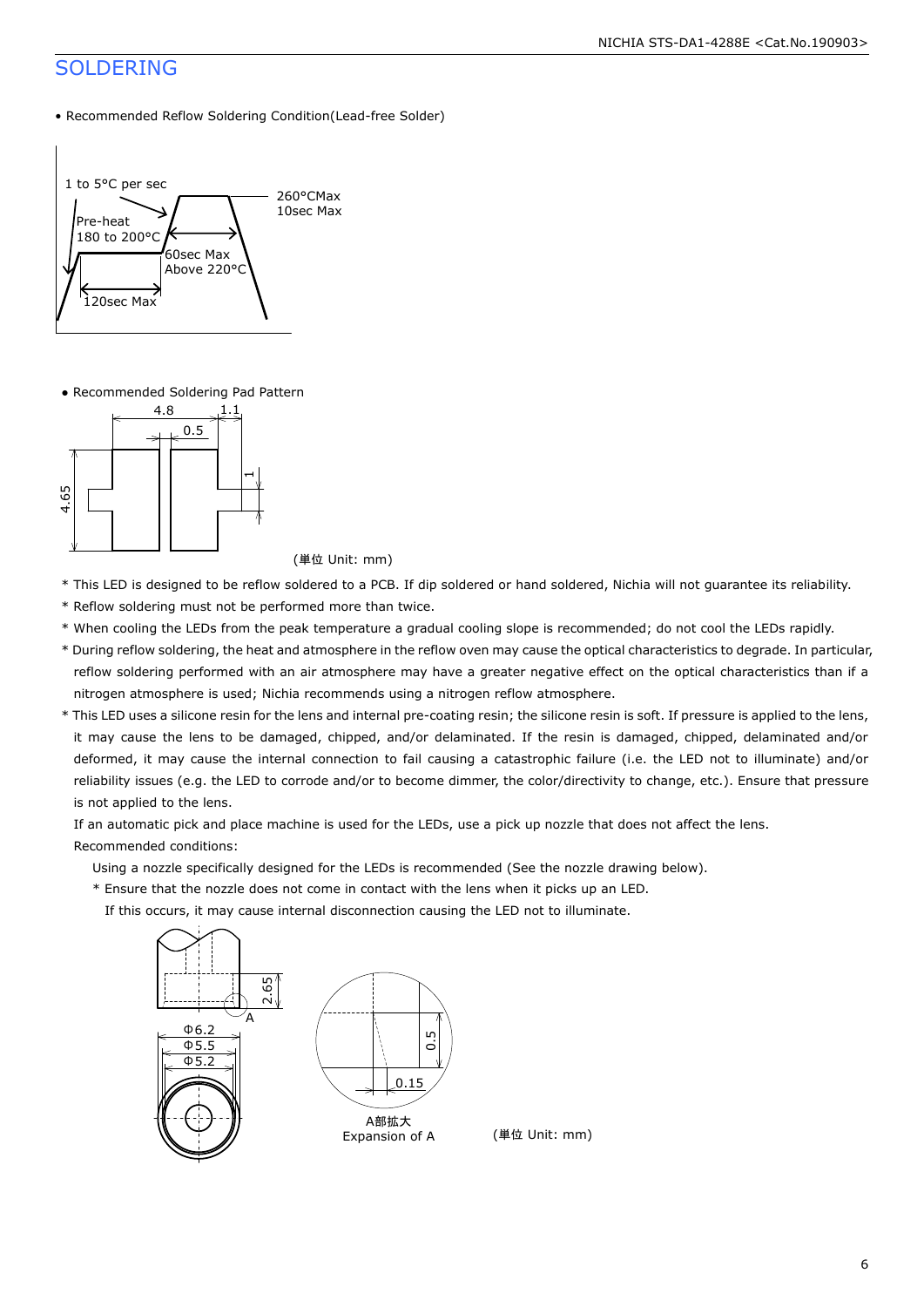- \* Once the LEDs have been soldered to a PCB, it should not be repaired/reworked. If it must be done, using a hot plate is strongly recommended. Sufficient verification should be performed prior to use to ensure that the repair/rework does not cause the LED characteristics to deteriorate.
- \* When soldering, do not apply stress to the LED while the LED is hot.
- \* The soldering pad pattern above is a general recommendation for LEDs to be mounted without issues; if a high degree of precision is required for the chosen application (i.e. high-density mounting), ensure that the soldering pad pattern is optimized.
- \* When flux is used, it should be a halogen free flux. Ensure that the manufacturing process is not designed in a manner where the flux will come in contact with the LEDs.
- \* Ensure that there are no issues with the type and amount of solder that is being used.
- \* This LED has all the electrodes on the backside; solder connections will not be able to be seen nor confirmed by a normal visual inspection. Ensure that sufficient verification is performed on the soldering conditions prior to use to ensure that there are no issues.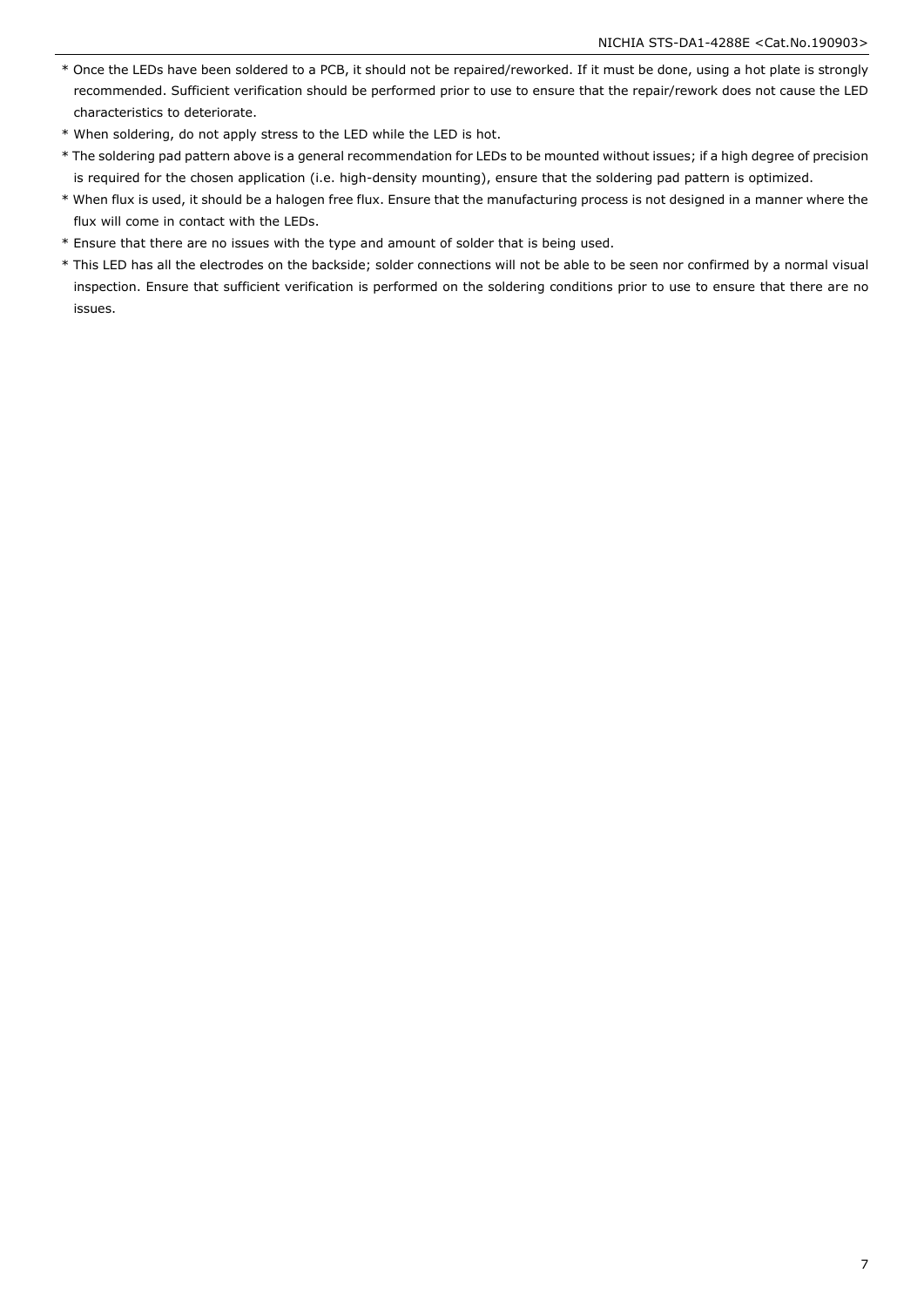### TAPE AND REEL DIMENSIONS



リール部 Reel



- \* 数量は1リールにつき 1500個入りです。 Reel Size: 1500pcs
- 実装作業の中断などでエンボスキャリアテープをリールに巻き取る場合、 エンボスキャリアテープを強く(10N以上)締めないで下さい。 LEDがカバーテープに貼り付く可能性があります。 When the tape is rewound due to work interruptions, no more than 10N should be applied to the embossed carrier tape. The LEDs may stick to the top cover tape.
- \* JIS C 0806電子部品テーピングに準拠しています。 The tape packing method complies with JIS C 0806 (Packaging of Electronic Components on Continuous Tapes).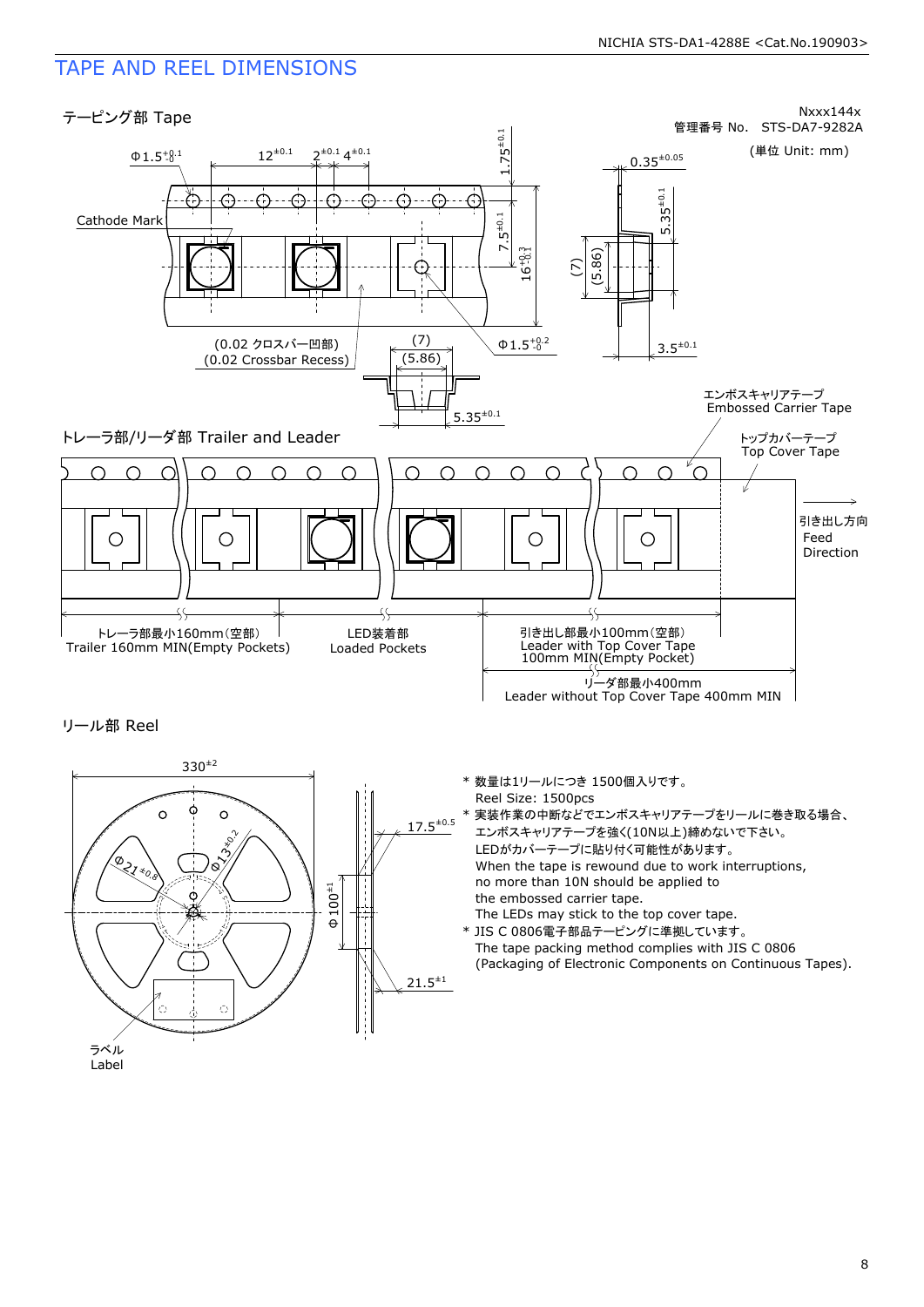### PACKAGING - TAPE & REEL

Nxxxxxx<br>No. STS-DA7-4989B



Label ラベル  $\begin{array}{lll} \textbf{cN}_{\texttt{US}} & \text{XXXX} & \text{LED} \\ \texttt{PART NO.:} & \texttt{Nxxxxxxx} \\ \texttt{LOT:} & \texttt{YMXxxx-RRR} \\ \texttt{QTY.:} & \texttt{PCS} \\ \texttt{ROHS} & \texttt{ROHS} \end{array}$ 

Moisture-proof bags are packed in cardboard boxes with corrugated partitions. アルミ防湿袋を並べて入れ、ダンボールで仕切ります。





- \*\*\*\*\*\*\* is the customer part number.<br>If not provided, it will not be indicated on the label.<br>客先型名が設定されていない場合は空白です。
- For details, see "LOT NUMBERING CODE" in this document. m ems assament.<br>ロット表記方法についてはロット番号の項を<br>参照して下さい。 \*
- The label does not have the RANK field for un-ranked products. ランク分けがない場合はランク表記はありません。 \*
- Products shipped on tape and reel are packed in a moisture-proof bag. They are shipped in cardboard boxes to protect them from external forces during transportation. 本製品はテーピングしたのち、輸送の衝撃から保護するためダンボールで梱包します。 \*
- Do not drop or expose the box to external forces as it may damage the products. 取り扱いに際して、落下させたり、強い衝撃を与えたりしますと、製品を損傷させる原因になりますので注意して下さい。 \*
- --------<br>Do not expose to water. The box is not water-resistant.<br>ダンボールには防水加工がされておりませんので、梱包箱が水に濡れないよう注意して下さい。
- 
- \* Using the original package material or equivalent in transit is recommended. 輸送、運搬に際して弊社よりの梱包状態あるいは同等の梱包を行って下さい。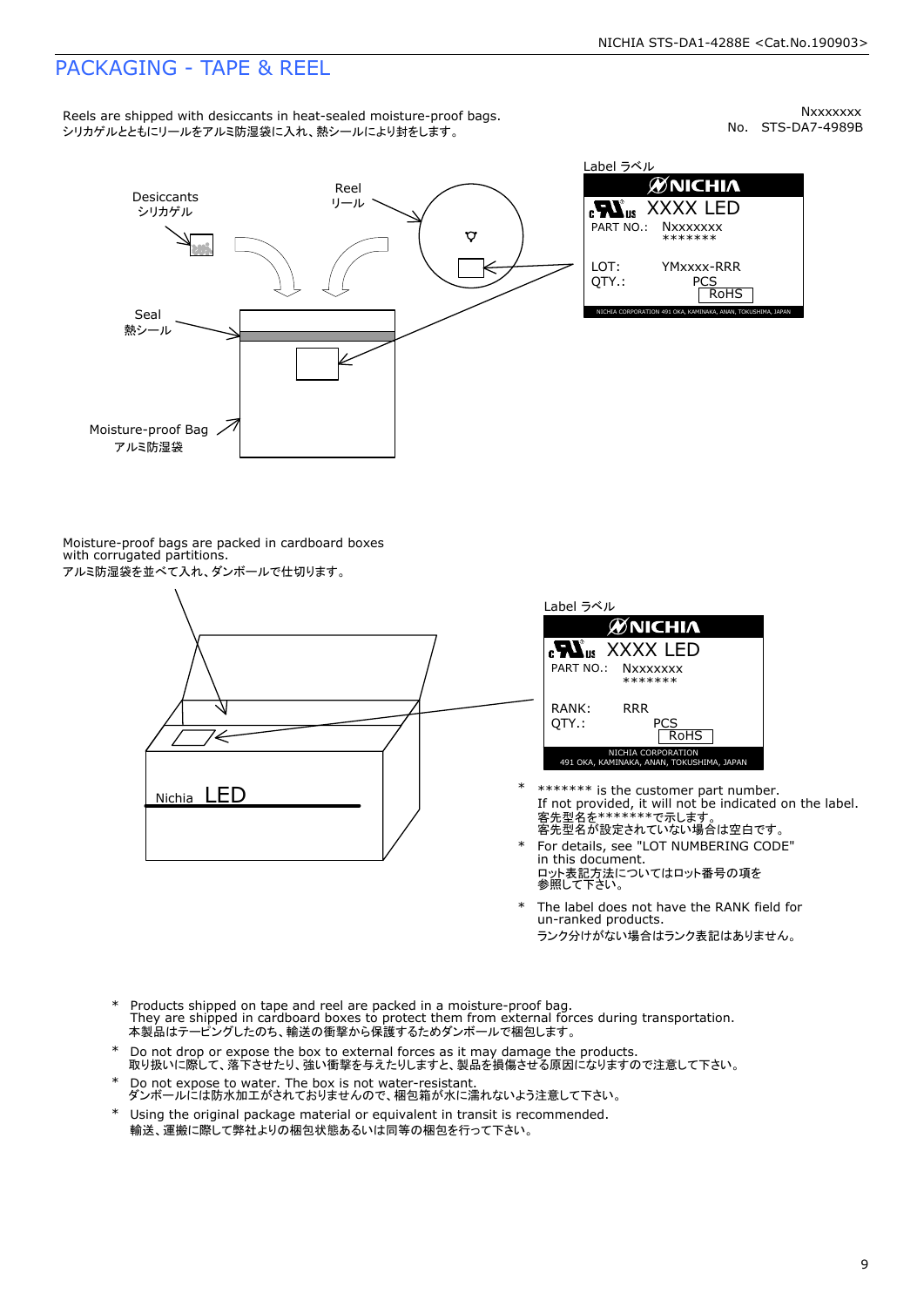### LOT NUMBERING CODE

Lot Number is presented by using the following alphanumeric code.

- YMxxxx RRR
- Y Year

| Year |   |
|------|---|
| 2018 |   |
| 2019 |   |
| 2020 | Κ |
| 2021 |   |
| 2022 | Μ |
| 2023 | N |

#### M - Month

| Month         | м | Month | м |
|---------------|---|-------|---|
|               |   |       |   |
| $\mathcal{P}$ | 2 |       |   |
|               |   | ч     |   |
|               |   | 10    |   |
| 5             | 5 | 11    | в |
|               |   | 12    |   |

xxxx-Nichia's Product Number

RRR-Ranking by Color Coordinates, Ranking by Luminous Flux, Ranking by Forward Voltage, Ranking by Color Rendering Index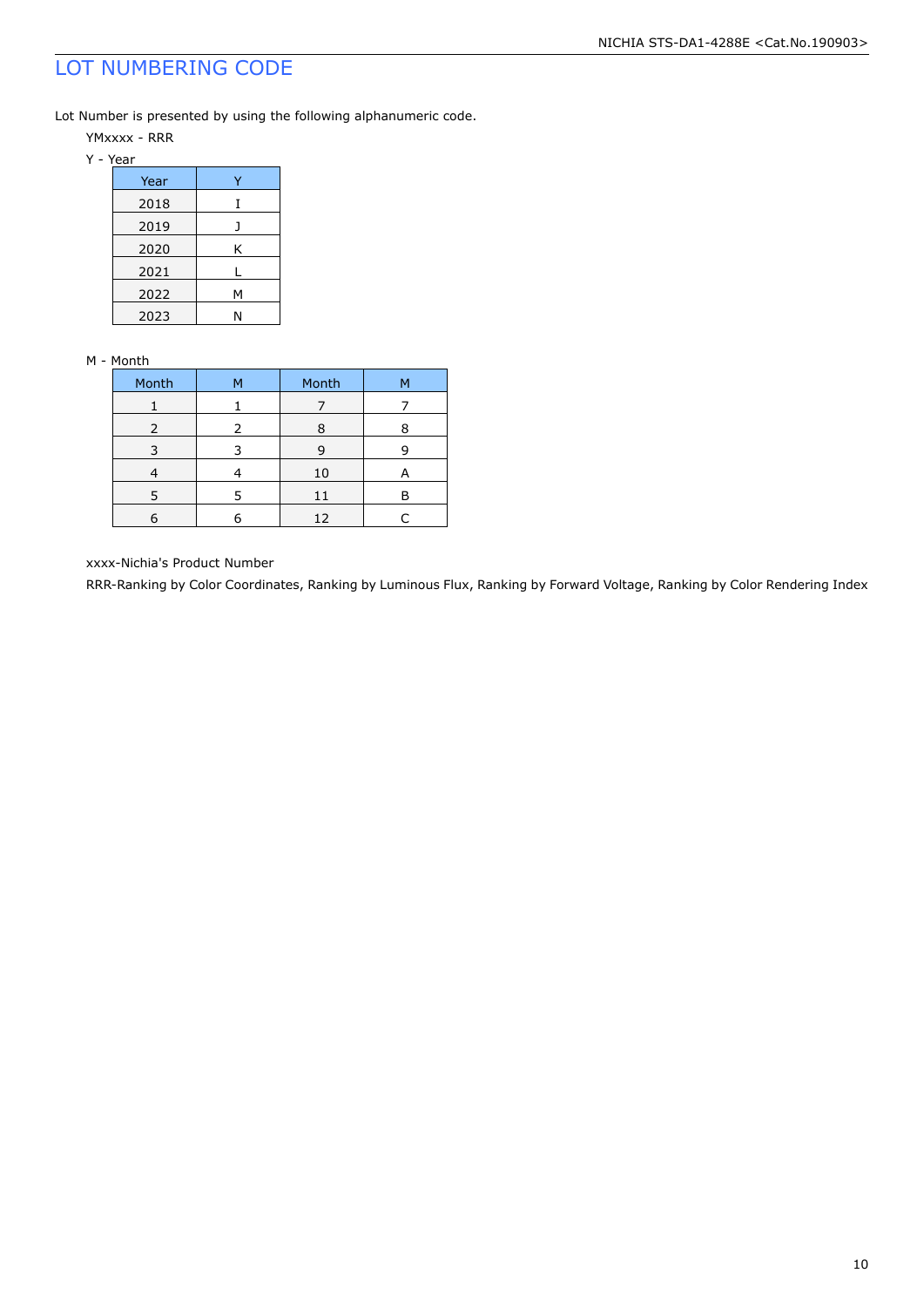### DERATING CHARACTERISTICS

#### NV4x144AR 管理番号 No. STS-DA7-9273







11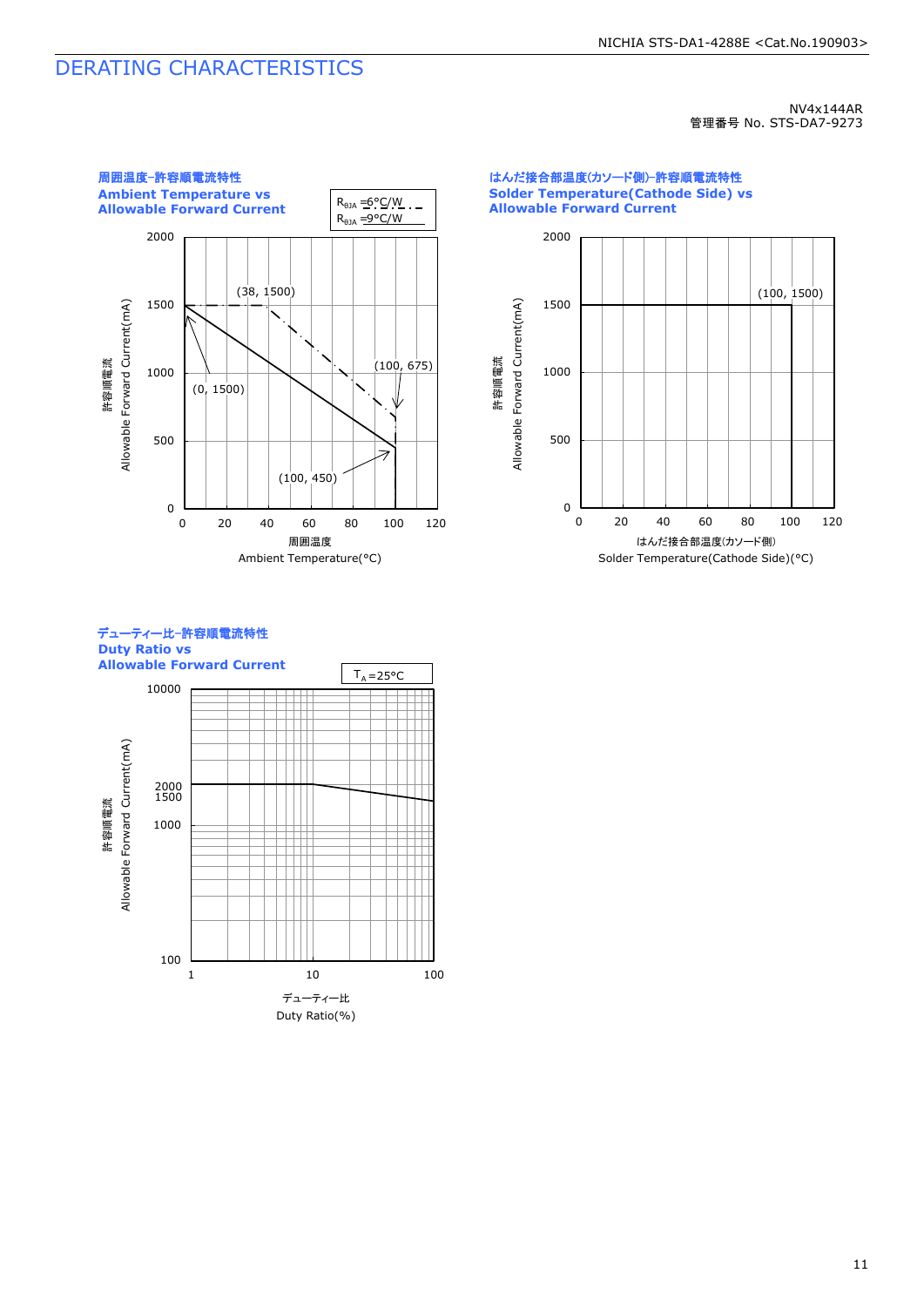

NV4W144AR 管理番号 No. STS-DA7-9274A





\* 本特性は演色性ランクR70に対応しています。

The graphs above show the characteristics for R70 LEDs of this product.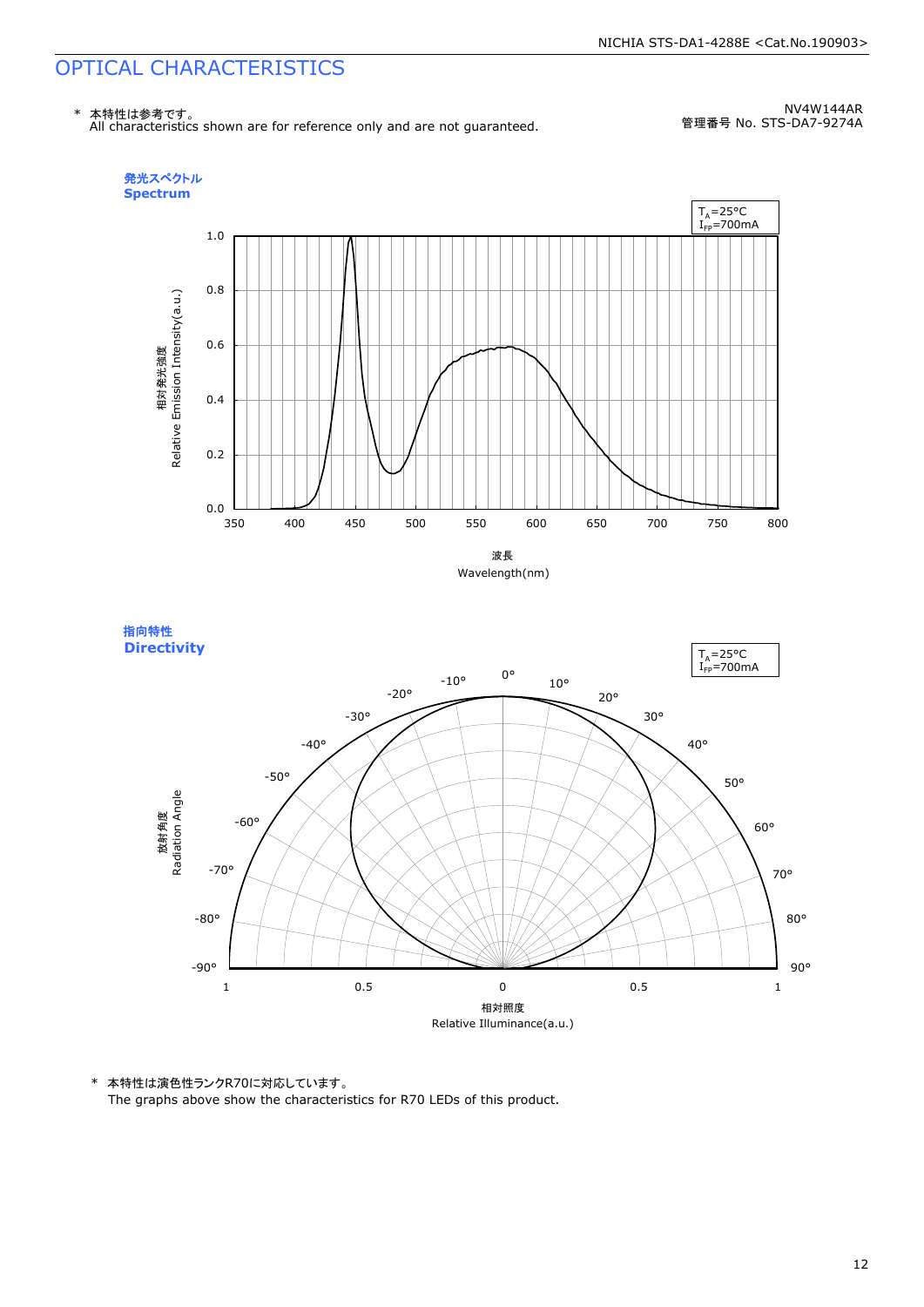

NV4W144AR 管理番号 No. STS-DA7-9275A





\* 本特性は演色性ランクR8000に対応しています。

The graphs above show the characteristics for R8000 LEDs of this product.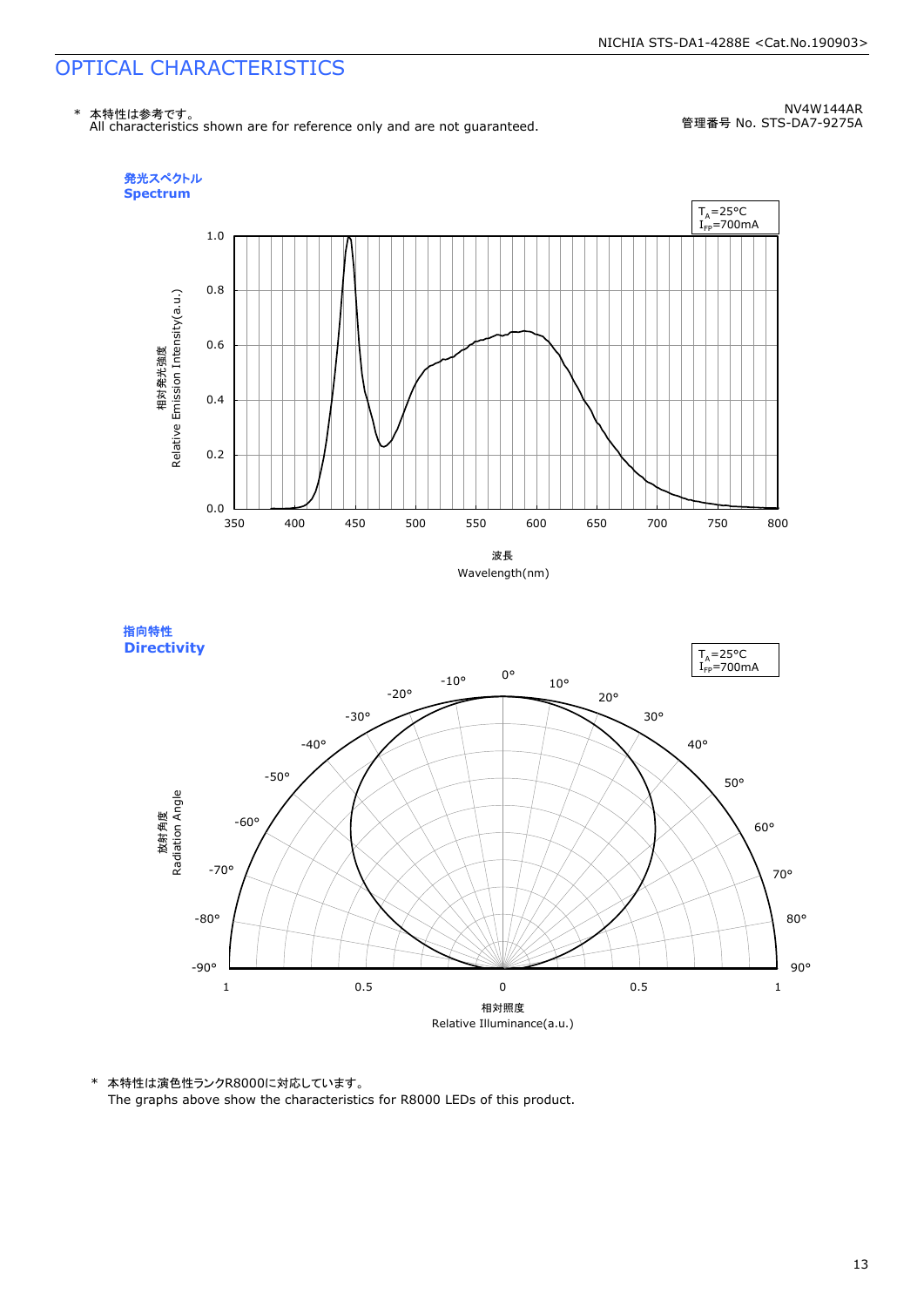

NV4W144AR 管理番号 No. STS-DA7-9276A





\* 本特性は演色性ランクR9050に対応しています。

The graphs above show the characteristics for R9050 LEDs of this product.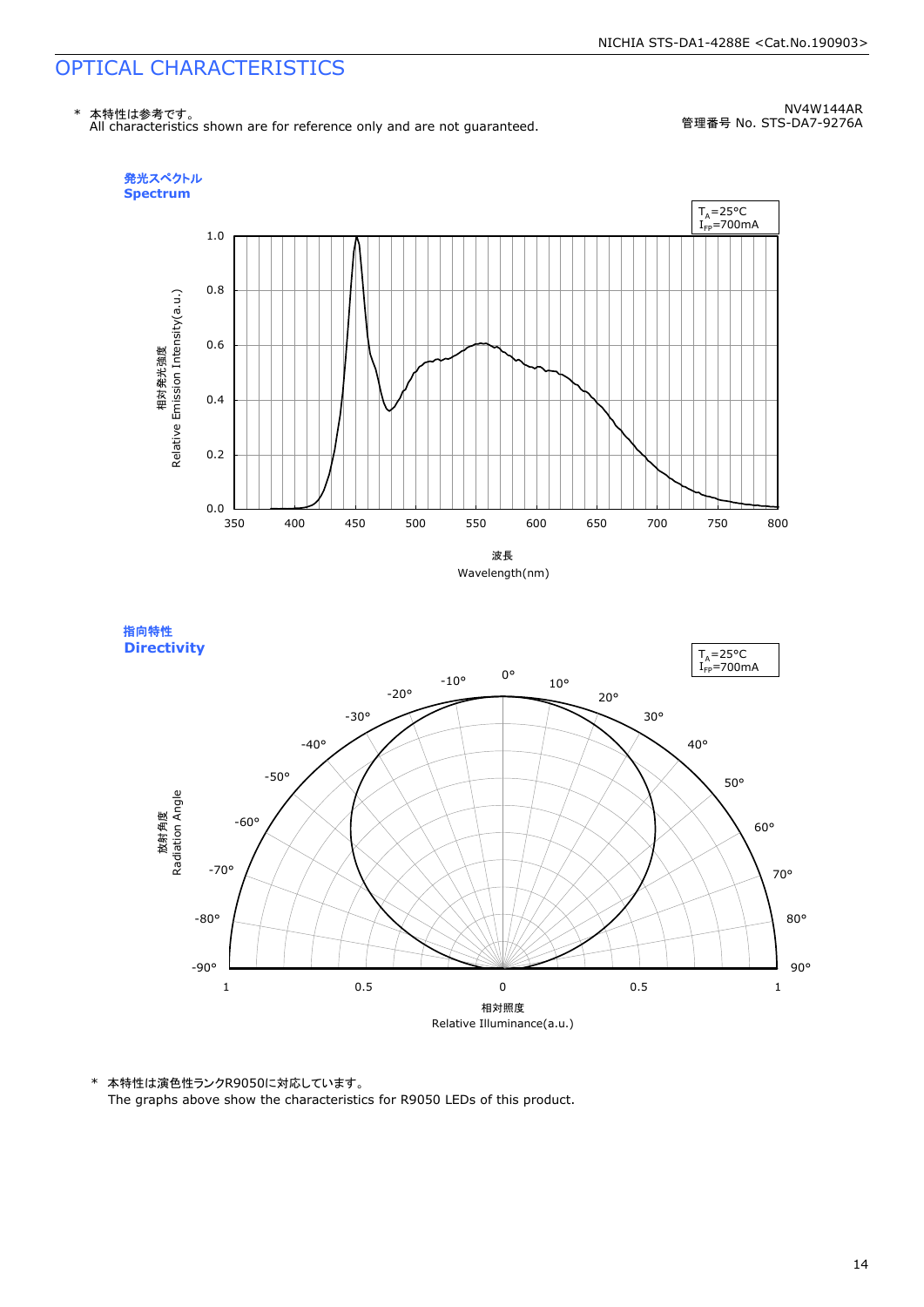

NV4W144AR 管理番号 No. STS-DA7-11899





\* 本特性は演色性ランクR9080に対応しています。

The graphs above show the characteristics for R9080 LEDs of this product.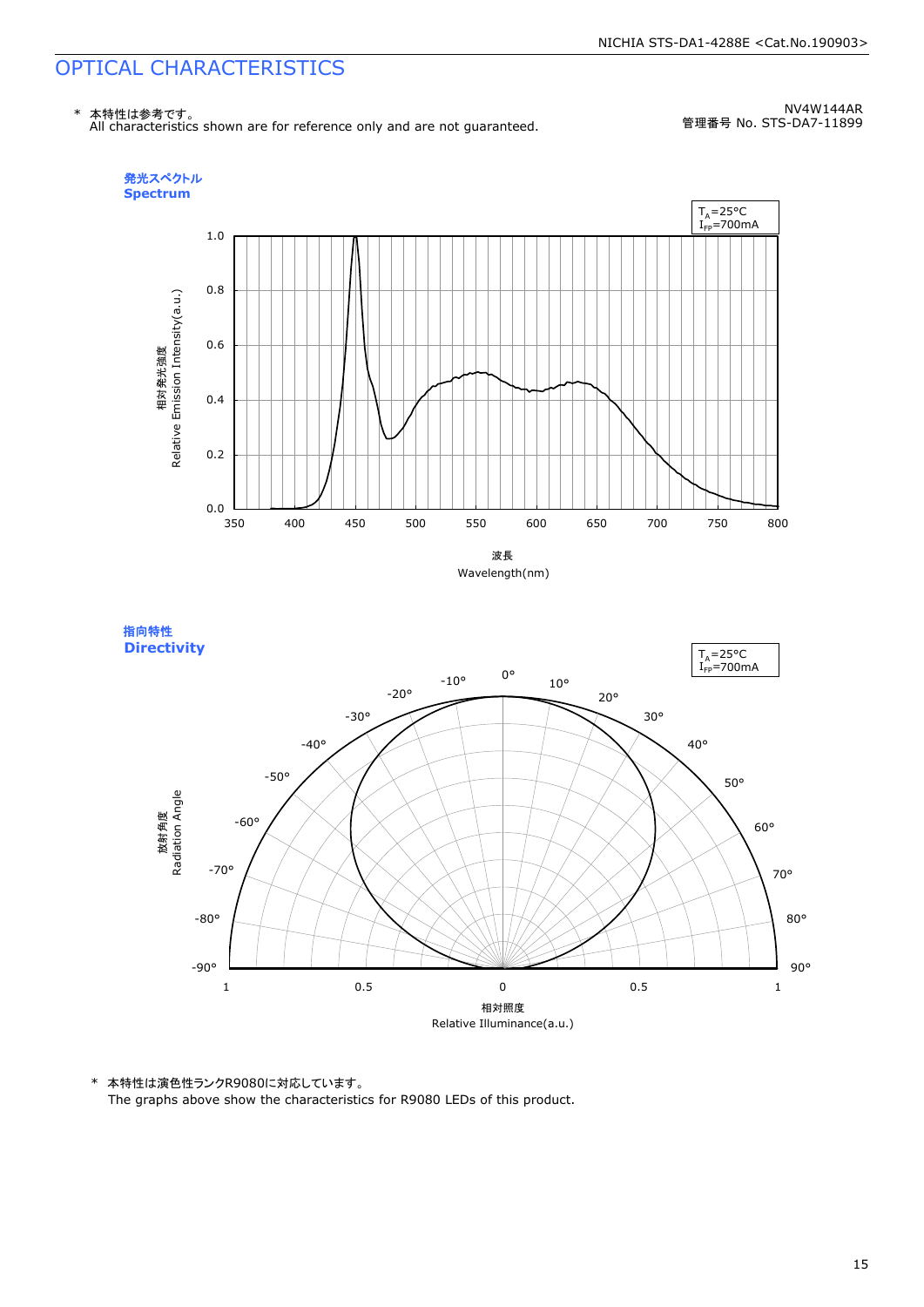\* 本特性は参考です。

All characteristics shown are for reference only and are not guaranteed.

NV4W144AR 管理番号 No. STS-DA7-9277A



\* 本特性は演色性ランクR70に対応しています。

The graphs above show the characteristics for R70 LEDs of this product.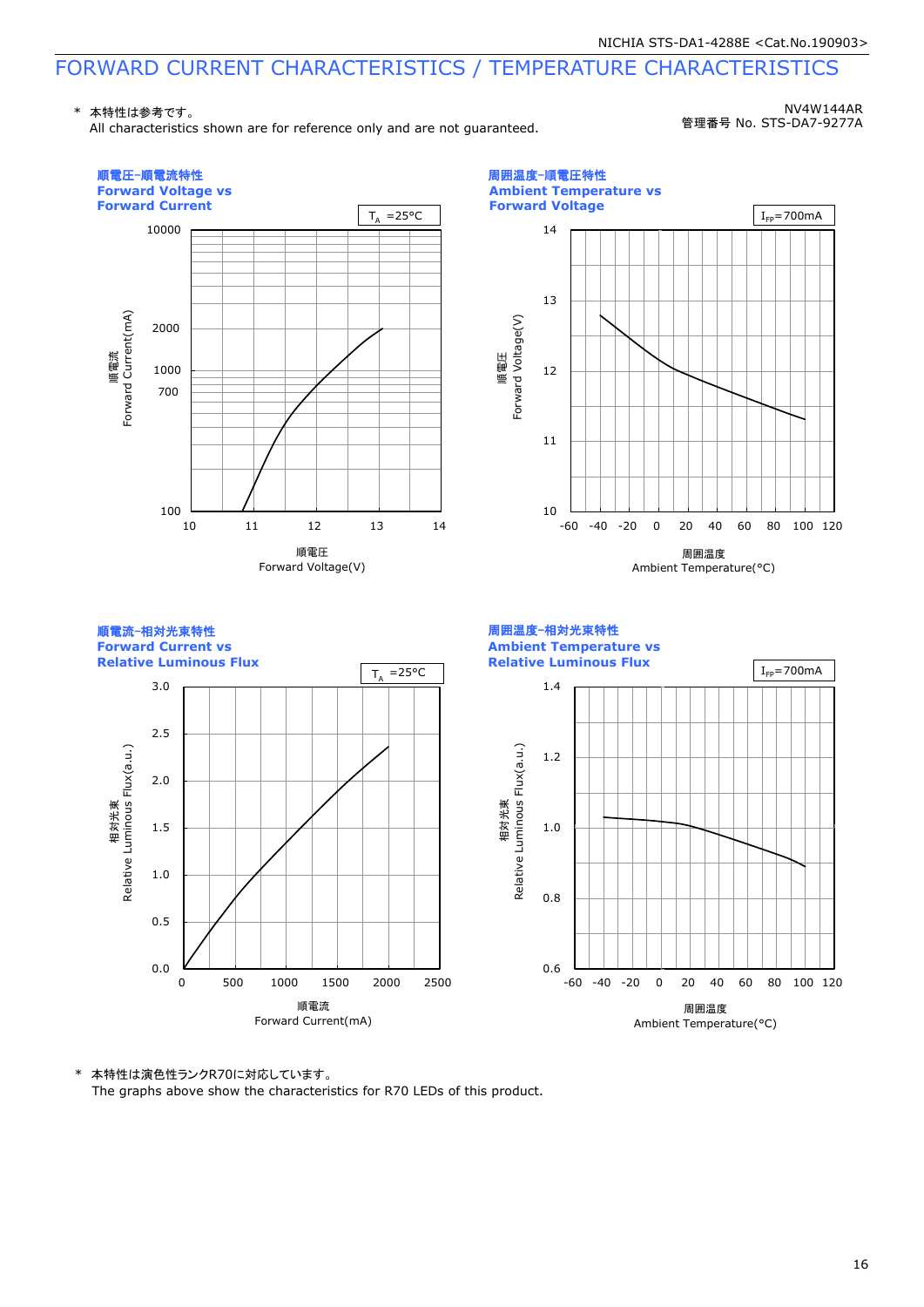\* 本特性は参考です。

All characteristics shown are for reference only and are not guaranteed.

NV4W144AR 管理番号 No. STS-DA7-11900



\* 本特性は演色性ランクR8000に対応しています。

The graphs above show the characteristics for R8000 LEDs of this product.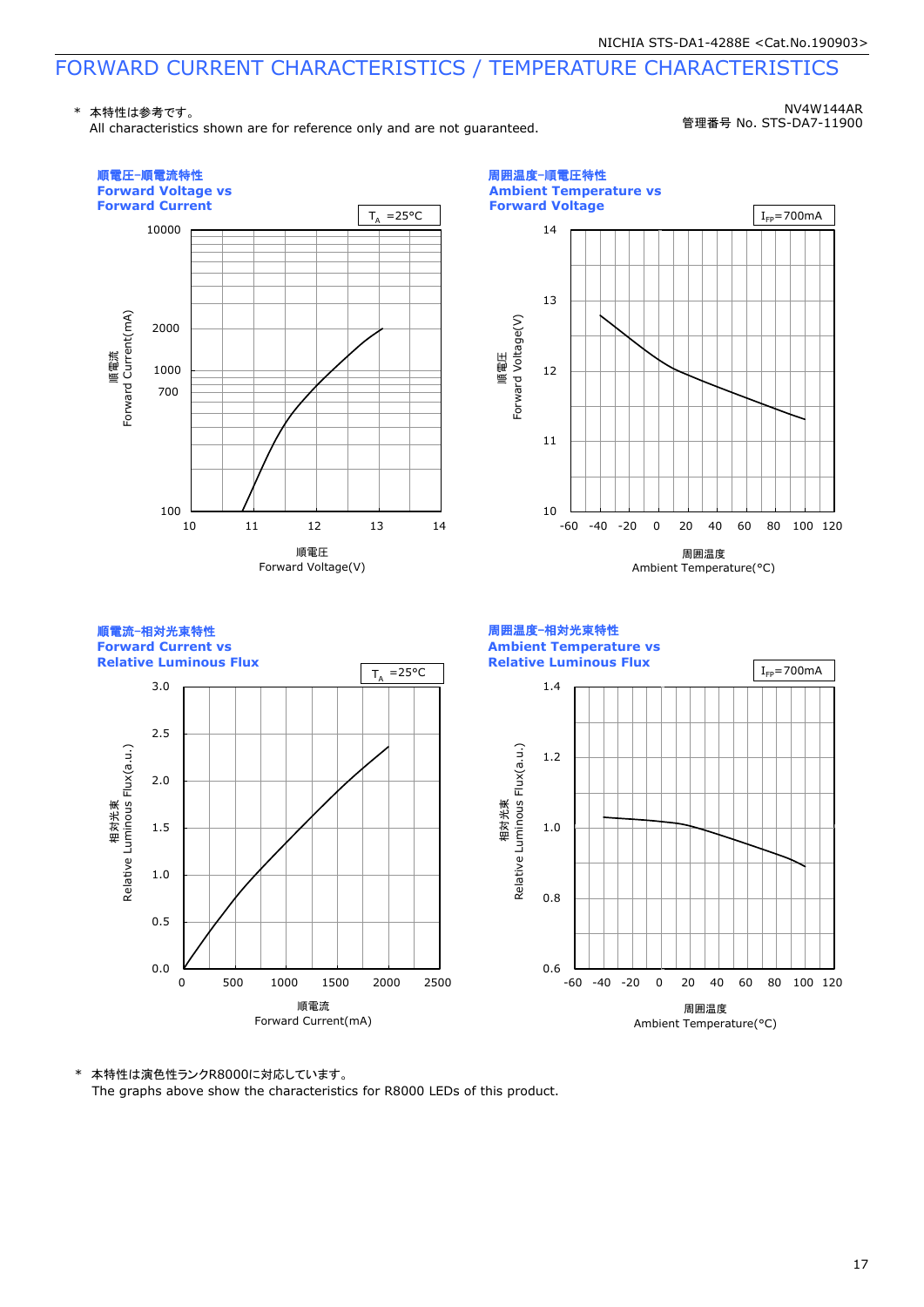\* 本特性は参考です。

All characteristics shown are for reference only and are not guaranteed.

NV4W144AR 管理番号 No. STS-DA7-11901



\* 本特性は演色性ランクR9050に対応しています。

The graphs above show the characteristics for R9050 LEDs of this product.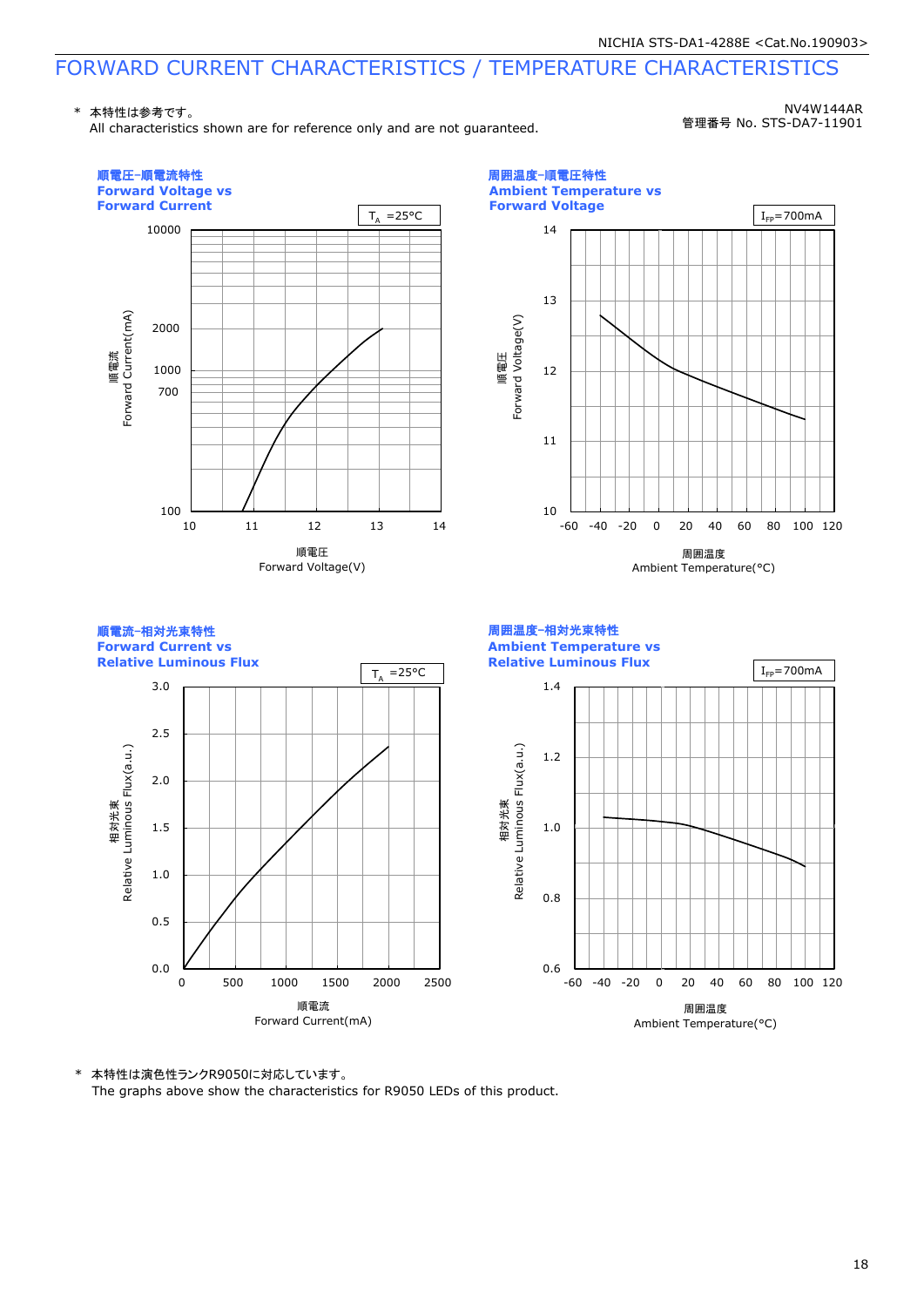\* 本特性は参考です。

All characteristics shown are for reference only and are not guaranteed.

NV4W144AR 管理番号 No. STS-DA7-11902



\* 本特性は演色性ランクR9080に対応しています。

The graphs above show the characteristics for R9080 LEDs of this product.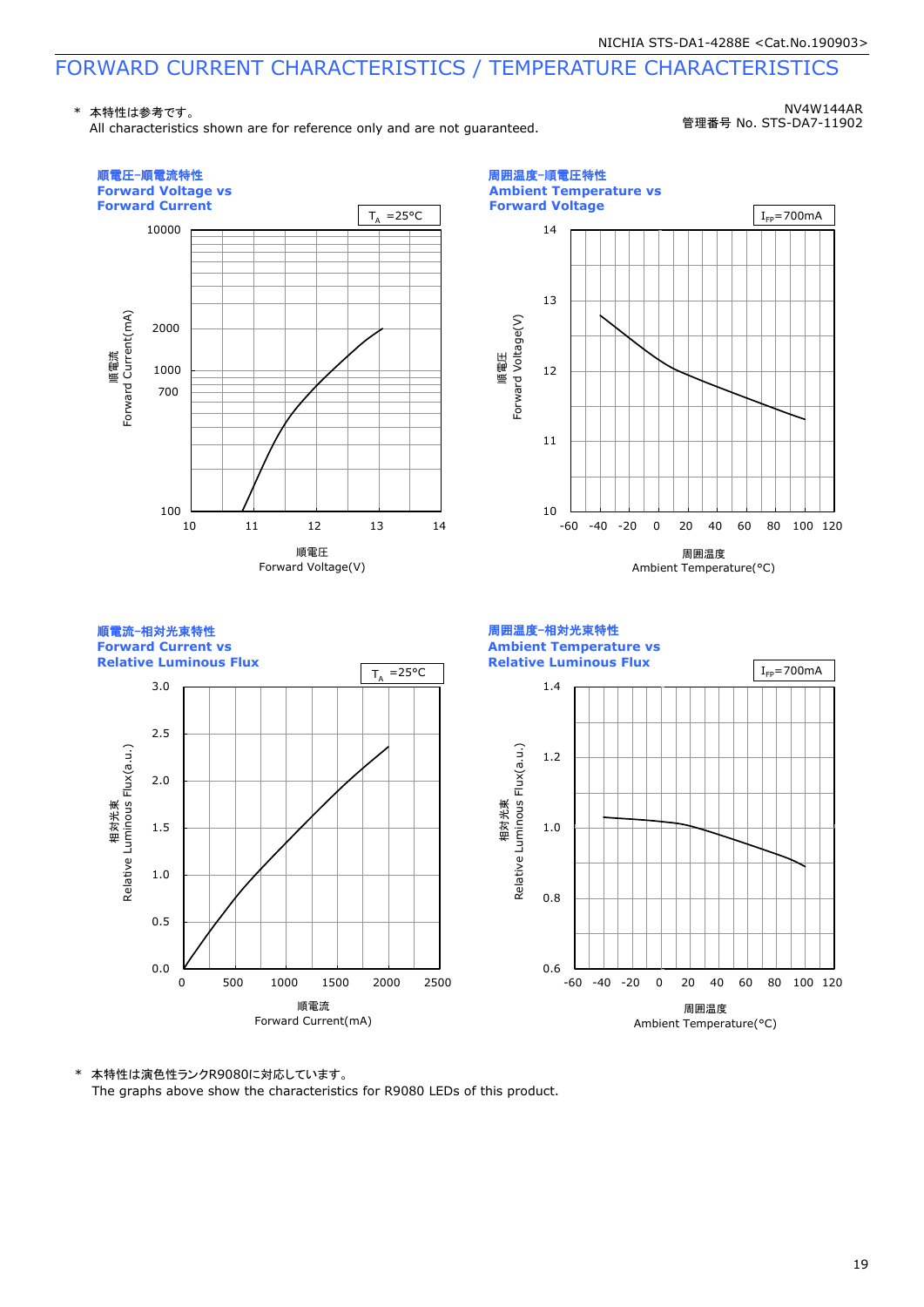#### \* 本特性は参考です。 All characteristics shown are for reference only and are not guaranteed.

NV4W144AR 管理番号 No. STS-DA7-9278A





\* 本特性は演色性ランクR70に対応しています。 The graphs above show the characteristics for R70 LEDs of this product.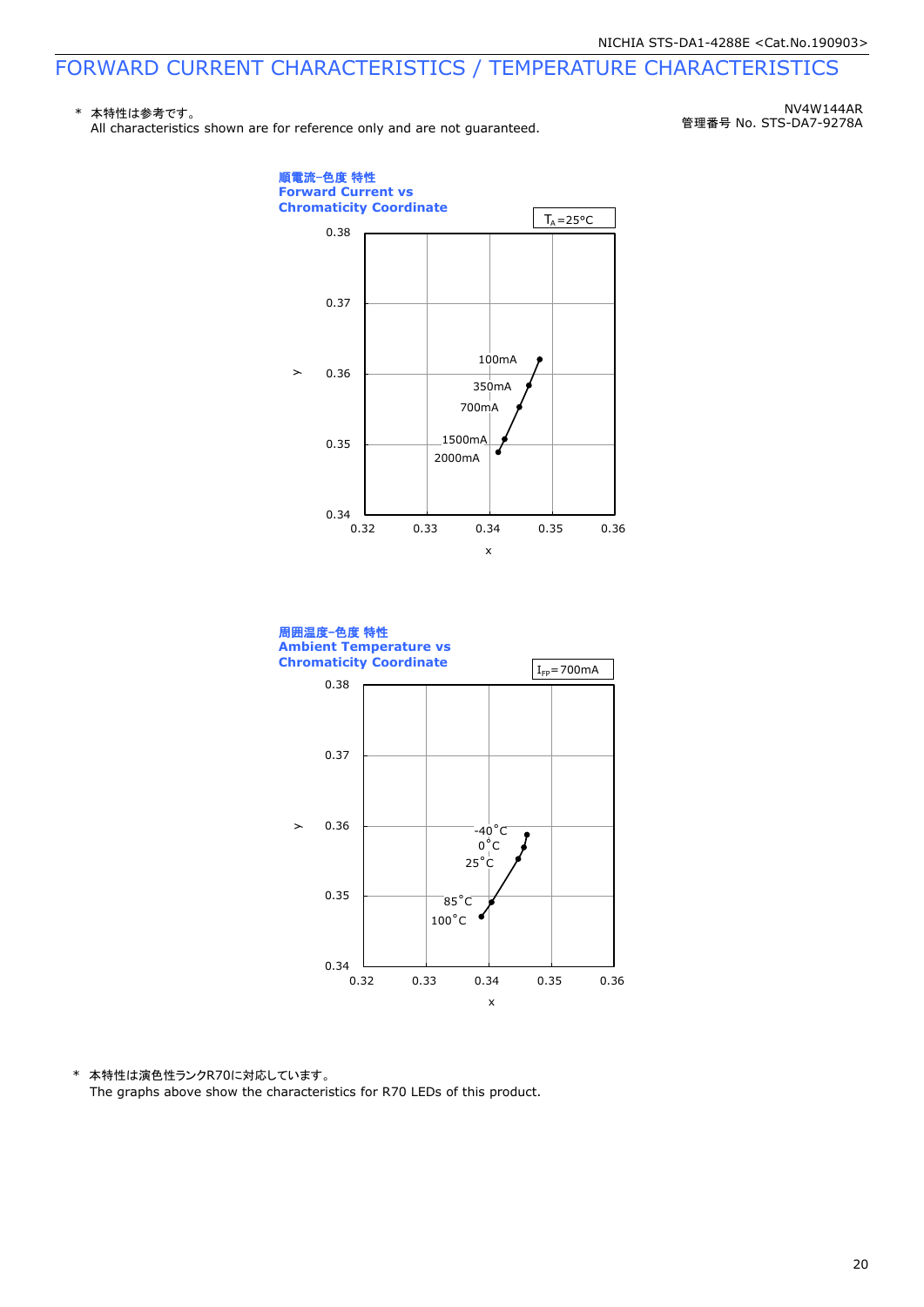#### \* 本特性は参考です。 All characteristics shown are for reference only and are not quaranteed.

NV4W144AR 管理番号 No. STS-DA7-9279A





\* 本特性は演色性ランクR8000に対応しています。 The graphs above show the characteristics for R8000 LEDs of this product.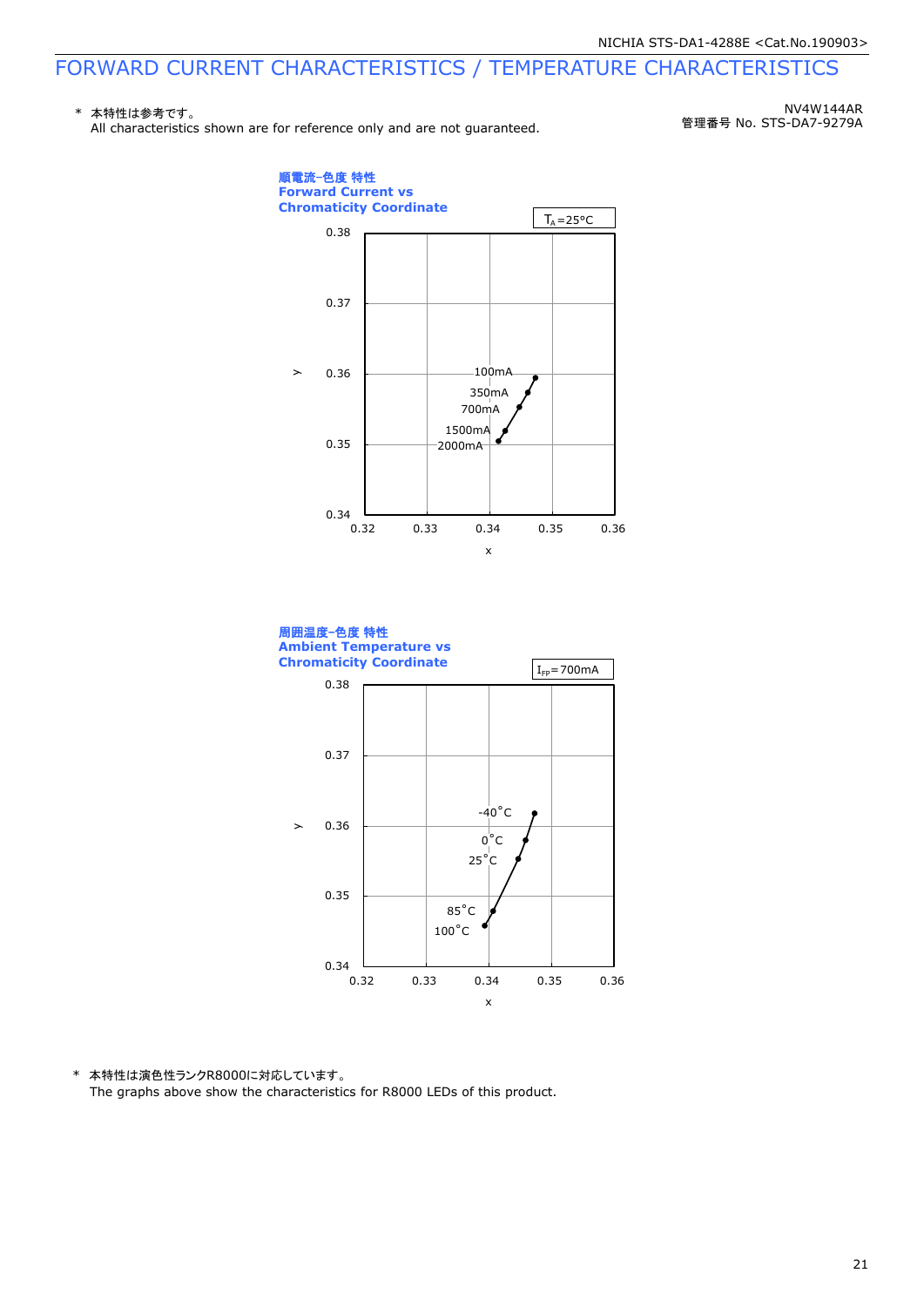#### \* 本特性は参考です。 All characteristics shown are for reference only and are not quaranteed.

NV4W144AR 管理番号 No. STS-DA7-9280A





\* 本特性は演色性ランクR9050に対応しています。 The graphs above show the characteristics for R9050 LEDs of this product.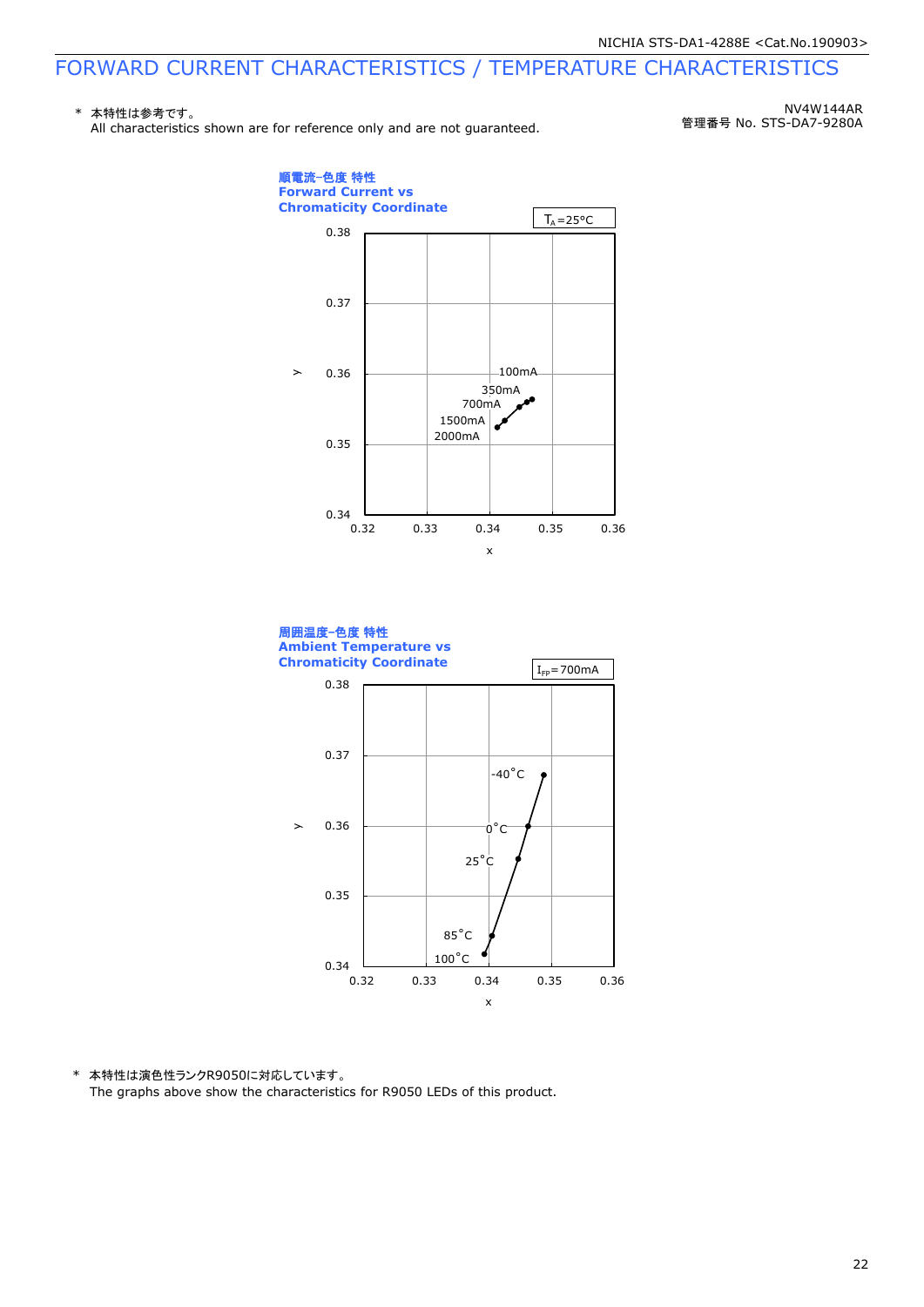#### \* 本特性は参考です。 All characteristics shown are for reference only and are not quaranteed.

NV4W144AR 管理番号 No. STS-DA7-11903A





\* 本特性は演色性ランクR9080に対応しています。 The graphs above show the characteristics for R9080 LEDs of this product.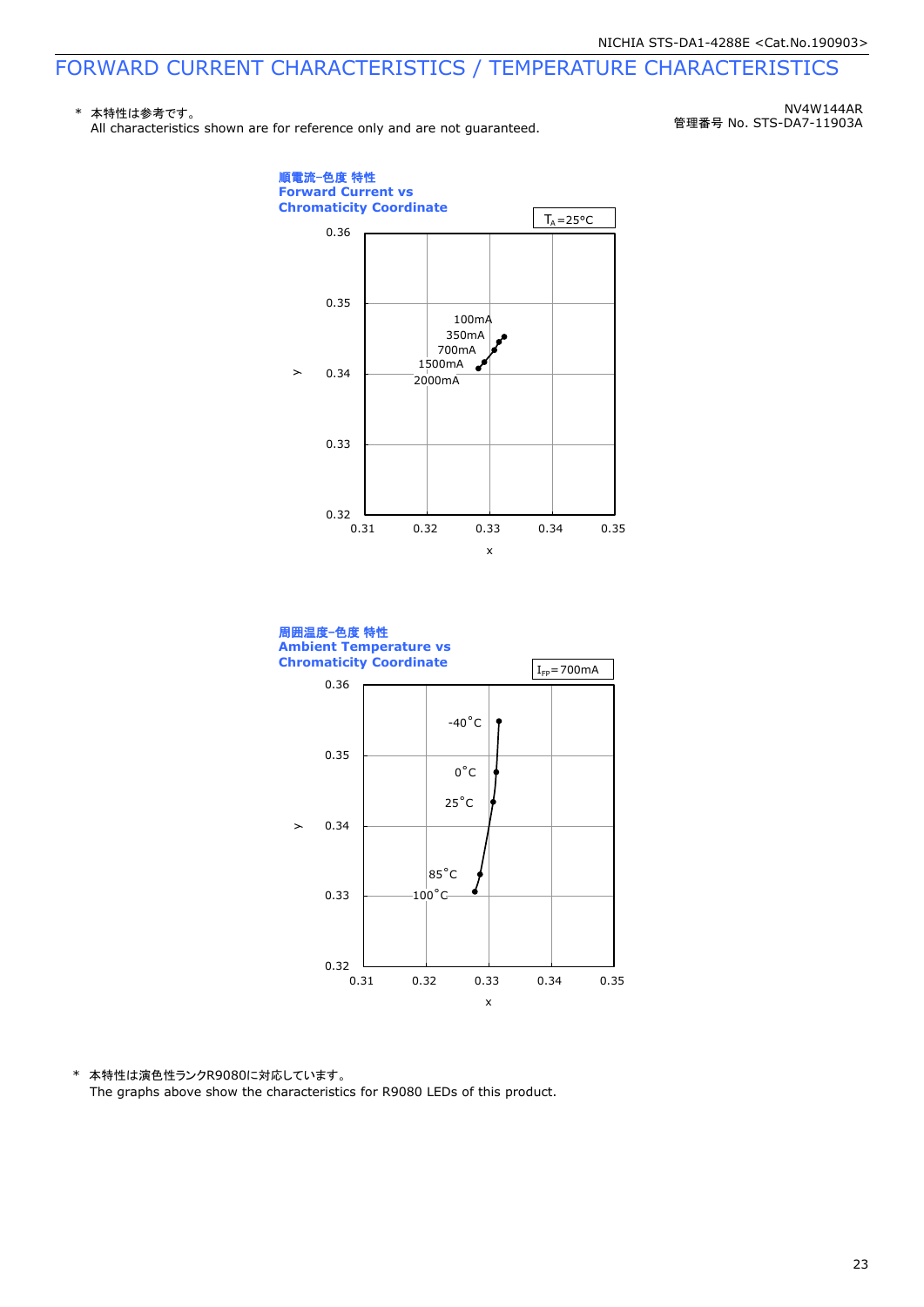### RELIABILITY

#### (1) Tests and Results

| <b>Test</b>                                           | Reference<br>Standard           | <b>Test Conditions</b>                                                        | <b>Test</b><br>Duration | Failure<br>Criteria<br># | <b>Units</b><br>Failed/Tested |
|-------------------------------------------------------|---------------------------------|-------------------------------------------------------------------------------|-------------------------|--------------------------|-------------------------------|
| Resistance to<br>Soldering Heat<br>(Reflow Soldering) | JEITA ED-4701<br>300 301        | T <sub>sld</sub> =260°C, 10sec, 2reflows,<br>Precondition: 30°C, 70%RH, 168hr |                         | #1                       | 0/22                          |
| Solderability<br>(Reflow Soldering)                   | JEITA ED-4701<br>303 303A       | $T_{\text{std}}$ =245±5°C, 5sec,<br>Lead-free Solder(Sn-3.0Ag-0.5Cu)          |                         | #2                       | 0/22                          |
| Temperature Cycle                                     | JEITA ED-4701<br>100 105        | $-40^{\circ}$ C(30min)~25°C(5min)~<br>$100^{\circ}$ C(30min)~25°C(5min)       | 100cycles               | #1                       | 0/22                          |
| Moisture Resistance<br>(Cyclic)                       | JEITA ED-4701<br>200 203        | 25°C~65°C~-10°C, 90%RH,<br>24hr per cycle                                     | 10cycles                | #1                       | 0/22                          |
| High Temperature<br>Storage                           | <b>JEITA ED-4701</b><br>200 201 | $T_A = 100^{\circ}C$                                                          | 1000hours               | #1                       | 0/22                          |
| <b>Temperature Humidity</b><br>Storage                | <b>JEITA ED-4701</b><br>100 103 | $T_A = 60^{\circ}$ C, RH = 90%                                                | 1000hours               | #1                       | 0/22                          |
| Low Temperature<br>Storage                            | <b>JEITA ED-4701</b><br>200 202 | $T_A = -40$ °C                                                                | 1000hours               | #1                       | 0/22                          |
| Room Temperature<br>Operating Life                    |                                 | $T_A = 25^{\circ}C$ , I <sub>F</sub> =1000mA<br>Test board: See NOTES below   | 1000hours               | #1                       | 0/22                          |
| High Temperature<br>Operating Life                    |                                 | $T_A = 100$ °C, I <sub>F</sub> =400mA<br>Test board: See NOTES below          | 1000hours               | #1                       | 0/22                          |
| <b>Temperature Humidity</b><br>Operating Life         |                                 | 60°C, RH=90%, IF=700mA<br>Test board: See NOTES below                         | 500hours                | #1                       | 0/22                          |
| Low Temperature<br>Operating Life                     |                                 | $T_A = -40$ °C, I <sub>F</sub> =700mA<br>Test board: See NOTES below          | 1000hours               | #1                       | 0/22                          |
| Vibration                                             | <b>JEITA ED-4701</b><br>400 403 | 200m/s <sup>2</sup> , 100~2000~100Hz,<br>4cycles, 4min, each X, Y, Z          | 48minutes               | #1                       | 0/10                          |
| Electrostatic Discharges                              | ANSI/ESDA/<br>JEDEC JS-001      | HBM, 8kV, 1.5kΩ, 100pF, 1pulse,<br>alternately positive or negative           |                         | #1                       | 0/22                          |

NOTES:

1) Test board: Al board thickness=1.5mm, copper layer thickness=0.105mm, R<sub>θJA</sub>≈9°C/W

2) Measurements are performed after allowing the LEDs to return to room temperature.

#### (2) Failure Criteria

| Criteria $#$ | Items                      | Conditions     | <b>Failure Criteria</b>          |
|--------------|----------------------------|----------------|----------------------------------|
|              | Forward Voltage( $V_F$ )   | $I_F = 700$ mA | $>$ Initial value $\times$ 1.1   |
| #1           | Luminous Flux $(\Phi_{v})$ | $I_F = 700$ mA | $\le$ Initial value $\times$ 0.7 |
| #2           | Solderability              | -              | Less than 95% solder coverage    |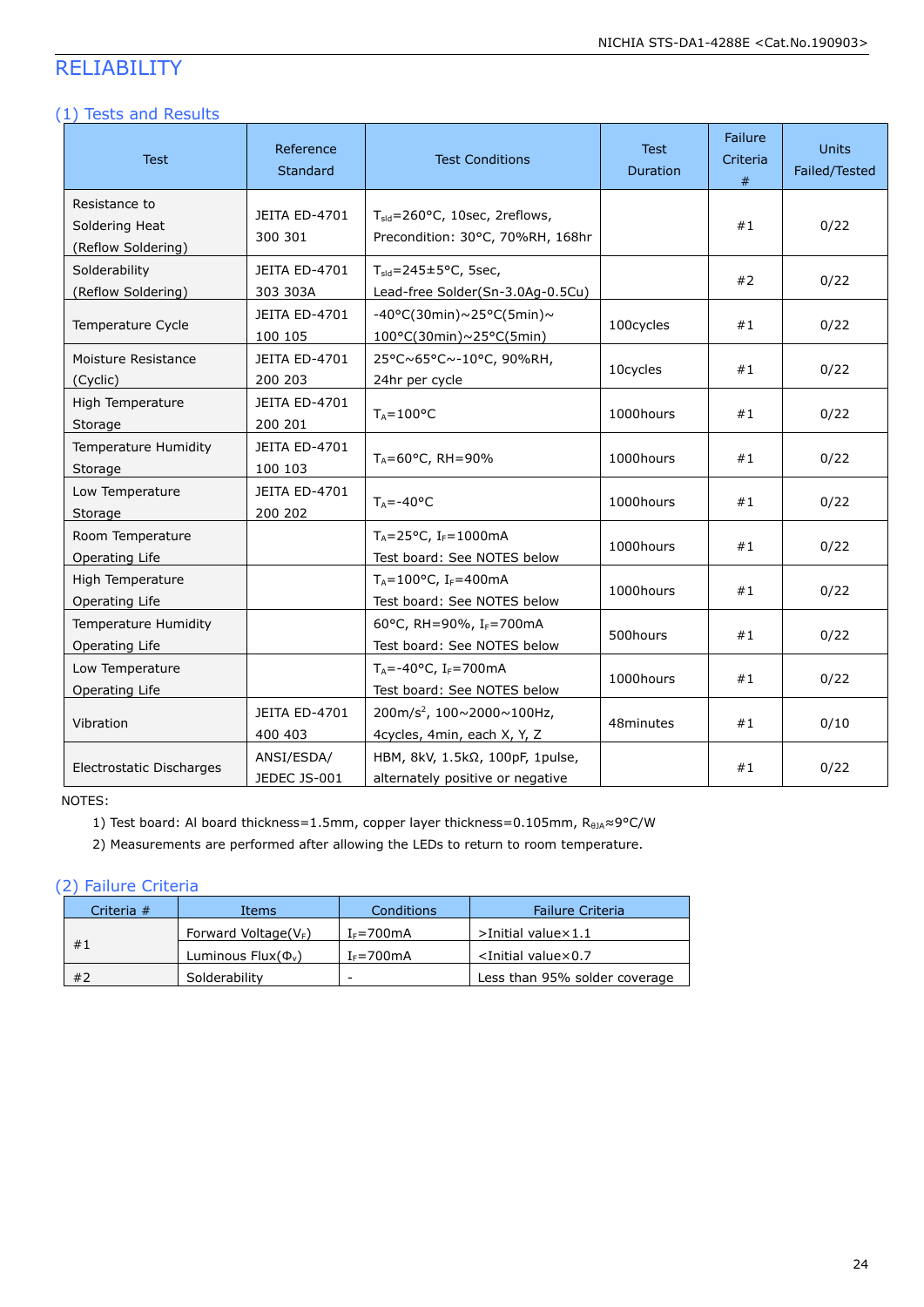### CAUTIONS

#### (1) Storage

| Conditions |                             | Temperature          | Humidity                 | Time                             |  |  |  |
|------------|-----------------------------|----------------------|--------------------------|----------------------------------|--|--|--|
|            | Before Opening Aluminum Bag | ≤30°C                | $\leq$ 90%RH             | Within 1 Year from Delivery Date |  |  |  |
| Storage    | After Opening Aluminum Bag  | ≤30°C                | ≤70%RH                   | $\leq$ 168hours                  |  |  |  |
| Baking     |                             | $65 \pm 5^{\circ}$ C | $\overline{\phantom{a}}$ | $\geq$ 24 hours                  |  |  |  |

● The storage/packaging requirements for this LED are comparable to JEDEC Moisture Sensitivity Level (MSL) 3 or equivalent. Nichia used IPC/JEDEC STD-020 as a reference to rate the MSL of this LED.

- This LED uses a package that could absorb moisture; if the package absorbs moisture and is exposed to heat during soldering, it may cause the moisture to vaporize and the package to expand and the resulting pressure may cause internal delamination. This may cause the optical characteristics to degrade. To minimize moisture absorption in storage/transit, moisture-proof aluminum bags are used for the LEDs with a silica gel packet to absorb any air moisture in the bag. The silica gel beads turn blue to red as they absorb moisture.
- Once the moisture-proof aluminum bag is open, ensure that the LED is soldered to a PCB within the range of the conditions above. To store any remaining unused LEDs, use a hermetically sealed container with silica gel desiccants. Nichia recommends placing them back to the original moisture-proof bag and reseal it.
- If the "After Opening" storage time has been exceeded or any pink silica gel beads are found, ensure that the LED are baked before use. Baking should only be done once.
- This LED has gold-plated electrodes. If the LEDs are exposed to a corrosive environment, it may cause the plated surface to tarnish causing issues (i.e. solderability). Ensure that when storing LEDs, a hermetically sealed container is used. Nichia recommends placing them back to the original moisture-proof bag and reseal it.
- To prevent substances/gases from affecting the plated surface, ensure that the parts/materials used with the LEDs in the same assembly/system do not contain sulfur (e.g. gasket/seal, adhesive, etc.). If the plating is contaminated, it may cause issues (e.g. electric connection failures). If a gasket/seal is used, silicone rubber gaskets/seals are recommended; ensure that this use of silicone does not result in issues (e.g. electrical connection failures) caused by low molecular weight volatile siloxane.
- To avoid condensation, the LEDs must not be stored in areas where temperature and humidity fluctuate greatly.
- Do not store the LEDs in a dusty environment.
- Do not expose the LEDs to direct sunlight and/or an environment over a long period of time where the temperature is higher than normal room temperature.

#### (2) Directions for Use

● The circuit must be designed to ensure that the Absolute Maximum Ratings are not exceeded for each LED. The LEDs should be operated at a constant current per LED. In the case of operating at a constant voltage, Circuit B is recommended. If Circuit A is used, it may cause the currents flowing through the LEDs to vary due to the variation in the forward voltage characteristics of the LEDs on the circuit.



- This LED is designed to be operated at a forward current. Ensure that no voltage is applied to the LED in the forward/reverse direction while the LED is off. If the LEDs are used in an environment where reverse voltages are applied to the LED continuously, it may cause electrochemical migration to occur causing the LED to be damaged. When not in use for a long period of time, the system's power should be turned off to ensure that there are no issues/damage.
- To stabilize the LED characteristics while in use, Nichia recommends that the LEDs are operated at currents ≥ 10% of the sorting current.
- Ensure that transient excessive voltages (e.g. lightning surge) are not applied to the LEDs.
- If the LEDs are used for outdoor applications, ensure that necessary measures are taken (e.g. protecting the LEDs from water/salt damage and high humidity).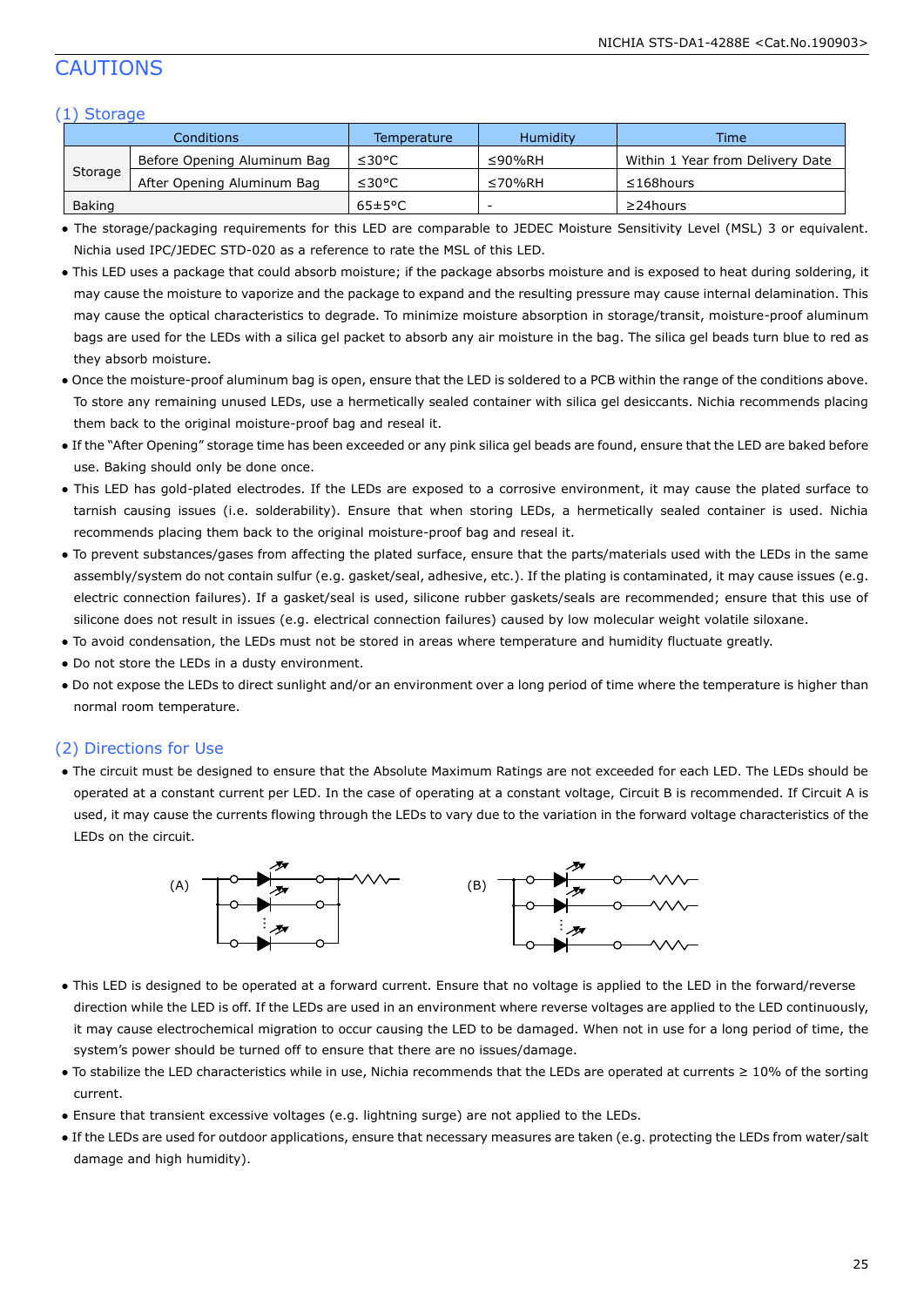#### (3) Handling Precautions

- Do not handle the LEDs with bare hands as it will contaminate the LED surface and may affect the optical characteristics: it might cause the LED to be deformed and/or the bump to break, which will cause the LED not to illuminate.
- Ensure that when handling the LEDs with tweezers, excessive force is not applied to the LED. Otherwise, it may cause damage to the resin (e.g. cut, scratch, chip, crack, delamination and deformation) and the internal connection to fail causing a catastrophic failure (i.e. the LED not to illuminate).
- Dropping may cause damage to the LED (e.g. deformation).
- Do not stack assembled PCBs together. Otherwise, it may cause damage to the resin (e.g. cut, scratch, chip, crack, delamination and deformation) and the internal connection to fail causing a catastrophic failure (i.e. the LED not to illuminate).

#### (4) Design Consideration

- If the LEDs are soldered to a PCB and the PCB assembly is bent (e.g. PCB depaneling process), it may cause the LED package to break. The PCB layout should be designed to minimize the mechanical stress on the LEDs when the PCB assembly is bent/warped.
- The amount of mechanical stress exerted on the LED from depaneling may vary depending on the LED position/orientation on the PCB assembly (e.g. especially in areas near V-groove scores). The PCB layout should be designed to minimize the mechanical stress on the LEDs when the PCB is separated into individual PCB assemblies.
- To separate a PCB populated with the LEDs, use a specially designed tool. Do not break the PCB by hand.
- If an aluminum-core PCB is used to operate the LEDs, it may cause thermal stress during operation causing damage to the solder joints (e.g. crack). Ensure that sufficient verification is performed prior to use.
- Volatile organic compounds that have been released from materials present around the LEDs (e.g. housing, packing, adhesive, secondary lens, lens cover, etc.) may penetrate LED lens and/or internal pre-coating resin. If the LEDs are being used in a hermetically sealed environment, these volatile compounds can discolor after being exposed to heat and/or photon energy and it may greatly reduce the LED light output and/or cause a color shift. In this case, ventilating the environment may improve the reduction in light output and/or color shift. Perform a light-up test of the chosen application for optical evaluation to ensure that there are no issues, especially if the LEDs are planned to be used in a hermetically sealed environment.

#### (5) Electrostatic Discharge (ESD)

- This LED is sensitive to transient excessive voltages (e.g. ESD, lightning surge). If this excessive voltage occurs in the circuit, it may cause the LED to be damaged causing issues (e.g. the LED to become dimmer or not to illuminate [i.e. catastrophic failure]). Ensure that when handling the LEDs, necessary measures are taken to protect them from an ESD discharge. The following examples are recommended measures to eliminate the charge:
	- Grounded wrist strap, ESD footwear, clothes, and floors
	- Grounded workstation equipment and tools
	- ESD table/shelf mat made of conductive materials
- Ensure that all necessary measures are taken to prevent the LEDs from being exposed to transient excessive voltages (e.g. ESD, lightning surge):
	- tools, jigs, and machines that are used are properly grounded
	- appropriate ESD materials/equipment are used in the work area
	- the system/assembly is designed to provide ESD protection for the LEDs
- If the tool/equipment used is an insulator (e.g. glass cover, plastic, etc.), ensure that necessary measures have been taken to protect the LED from transient excessive voltages (e.g. ESD). The following examples are recommended measures to eliminate the charge:
	- Dissipating static charge with conductive materials
	- Preventing charge generation with moisture
	- Neutralizing the charge with ionizers
- To detect if an LED was damaged by transient excess voltages (i.e. an ESD event during the system's assembly process), perform a characteristics inspection (e.g. forward voltage measurement, light-up test) at low current (≤1mA).
- Failure Criteria:  $V_F < 8.0V$  at I $_F = 0.5mA$ 
	- If the LED is damaged by transient excess voltages (e.g. ESD), it will cause:
		- the Forward Voltage  $(V_F)$  to decrease
		- the LED not to illuminate at a low current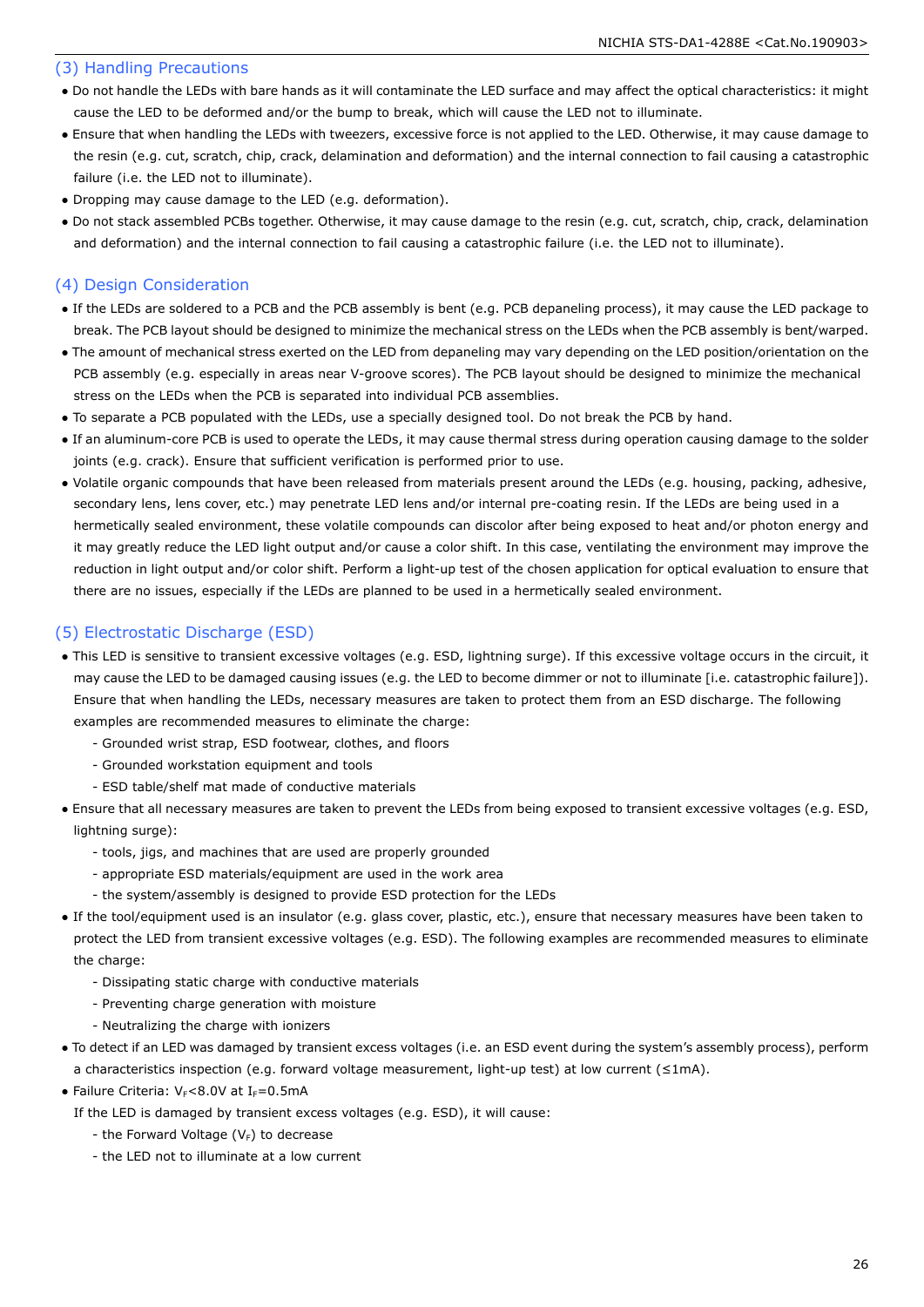#### (6) Thermal Management

- The Absolute Maximum Junction Temperature  $(T<sub>J</sub>)$  must not be exceeded under any circumstances. The increase in the temperature of an LED while in operation may vary depending on the PCB thermal resistance and the density of LEDs on the PCB assembly. Ensure that when using the LEDs for the chosen application, heat is not concentrated in an area and properly managed in the system/assembly.
- The operating current should be determined by considering the temperature conditions surrounding the LED (i.e.  $T_A$ ). Ensure that when operating the LED, proper measures are taken to dissipate the heat.
- The following two equations can be used to calculate the LED junction temperature:

1)  $T_1 = T_A + R_{\theta JA} \cdot W$  2)  $T_1 = T_S + R_{\theta JS} \cdot W$ 

\*TJ=LED Junction Temperature: °C

T<sub>A</sub>=Ambient Temperature: °C

 $T_S$ =Soldering Temperature (Cathode Side): °C

RθJA=Thermal Resistance from Junction to Ambient: °C/W

 $R_{\theta}$ <sub>B</sub>=Thermal Resistance from Junction to T<sub>S</sub> Measurement Point: °C/W

W=Input Power( $I_F\times V_F$ ): W



#### (7) Cleaning

- Do not clean the LEDs with water, benzine and/or thinner.
- To clean the LEDs, use isopropyl alcohol (IPA). If another solvent is used, it may cause the LED package/resin to be damaged causing issues; ensure that sufficient verification is performed prior to use. Additionally, ensure that the solvent being used does not cause any other issues (e.g. CFC-based solvents are heavily regulated).
- If an LED is contaminated (e.g. dust/dirt), use a cloth soaked with isopropyl alcohol (IPA). Ensure that the cloth is firmly squeezed before wiping the LED.
- Do not clean the LEDs with an ultrasonic cleaner. If cleaning must be done, ensure that sufficient verification is performed by using a finished assembly with LEDs to determine cleaning conditions (e.g. ultrasonic power, LED position on the PCB assembly) that do not cause an issue.

#### (8) Eye Safety

- There may be two important international specifications that should be noted for safe use of the LEDs: IEC 62471:2006 Photobiological safety of lamps and lamp systems and IEC 60825-1:2001 (i.e. Edition 1.2) Safety of Laser Products - Part 1: Equipment Classification and Requirements. Ensure that when using the LEDs, there are no issues with the following points:
	- LEDs have been removed from the scope of IEC 60825-1 since IEC 60825-1:2007 (i.e. Edition 2.0) was published. However, depending on the country/region, there are cases where the requirements of the IEC 60825-1:2001 specifications or equivalent must be adhered to.
	- LEDs have been included in the scope of IEC 62471:2006 since the release of the specification in 2006.
	- Most Nichia LEDs will be classified as the Exempt Group or Risk Group 1 according to IEC 62471:2006. However, in the case of high-power LEDs containing blue wavelengths in the emission spectrum, there are LEDs that will be classified as Risk Group 2 depending on the characteristics (e.g. radiation flux, emission spectrum, directivity, etc.)
	- If the LED is used in a manner that produces an increased output or with an optic to collimate the light from the LED, it may cause damage to the human eye.
- If an LED is operated in a manner that emits a flashing light, it may cause health issues (e.g. visual stimuli causing eye discomfort). The system should be designed to ensure that there are no harmful effects on the human body.